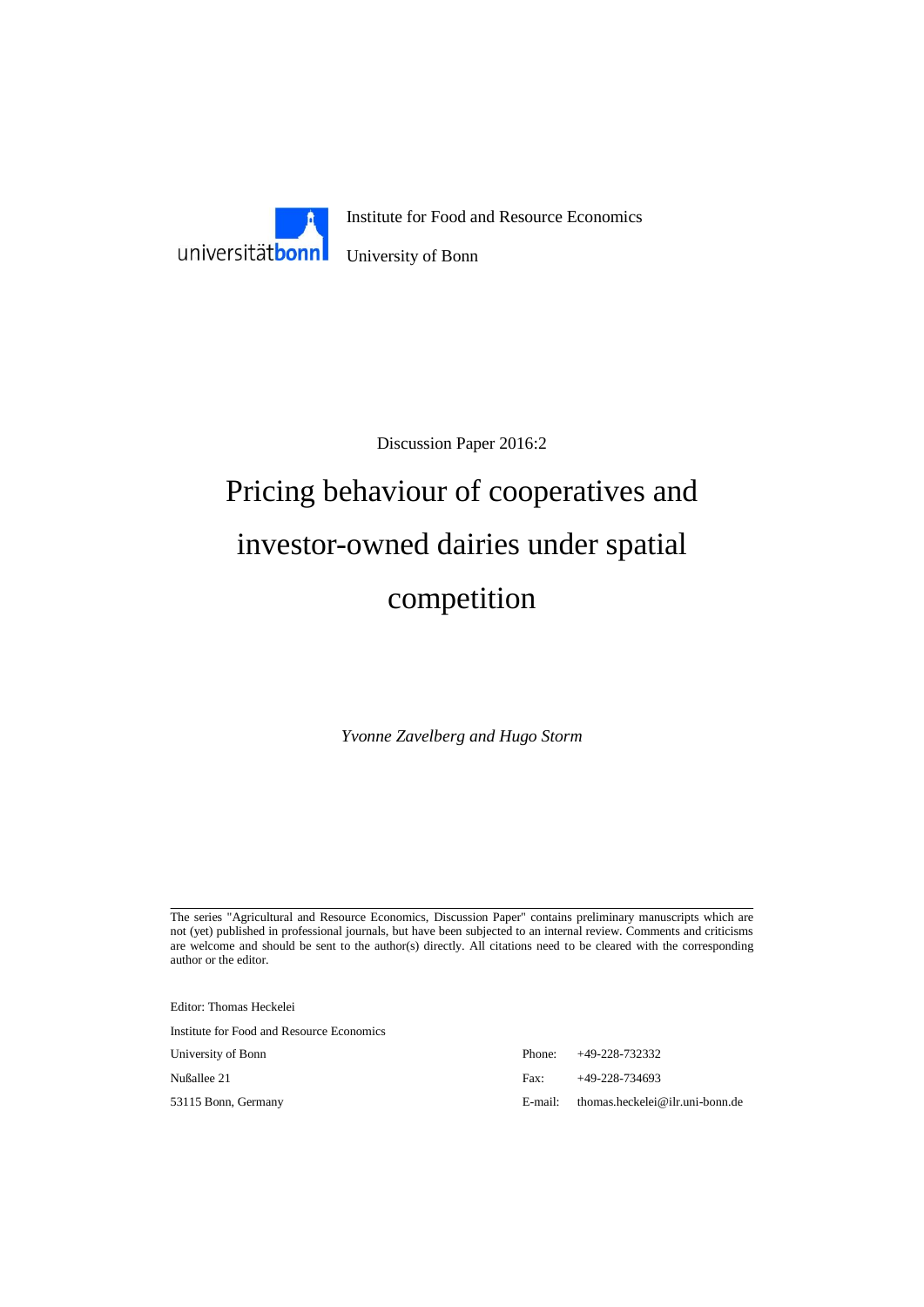# Pricing behaviour of cooperatives and investor-owned dairies under spatial competition

*Yvonne Zavelberg and Hugo Storm*

#### **Abstract**

This paper analyses differences in the pricing behaviour between cooperatives and investor-owned dairies for raw milk in a spatial market setting. We systemize the theoretical literature concerning the relations between price and space in oligopsonistic markets. This provides the foundation for empirically analysing the price-space relationship in the German raw milk market. Space represents the distance to competing dairies and transportation cost. We differentiate between cooperatives and investor-owned dairies in North and South Germany. Specifically, the impact of a dairy's own legal form and that of neighbouring competitors on the pricing behaviour is assessed. For the South of Germany, a negative relationship between space and raw milk price is found while for the North the relationship is positive. In both North and South the effect is stronger for cooperatives compared to investor-owned firms. Overall, our findings do not necessarily suggest an increase in market power and a decrease in raw milk prices when the concentration process of the dairy sector is progressing. Further, this paper provides the first spatial analysis of the competitive yardstick effect, for which we find weak evidence in the South. For the north, the theory of the competitive yardstick effect cannot be supported empirically. The estimation is based on a panel-data set covering all German dairies from 2001 to 2012 providing information on raw milk prices, processing quantities, legal and production form.

**Keywords:** imperfect competition, spatial competition, competitive yardstick **JEL classification:** D43, R32, C51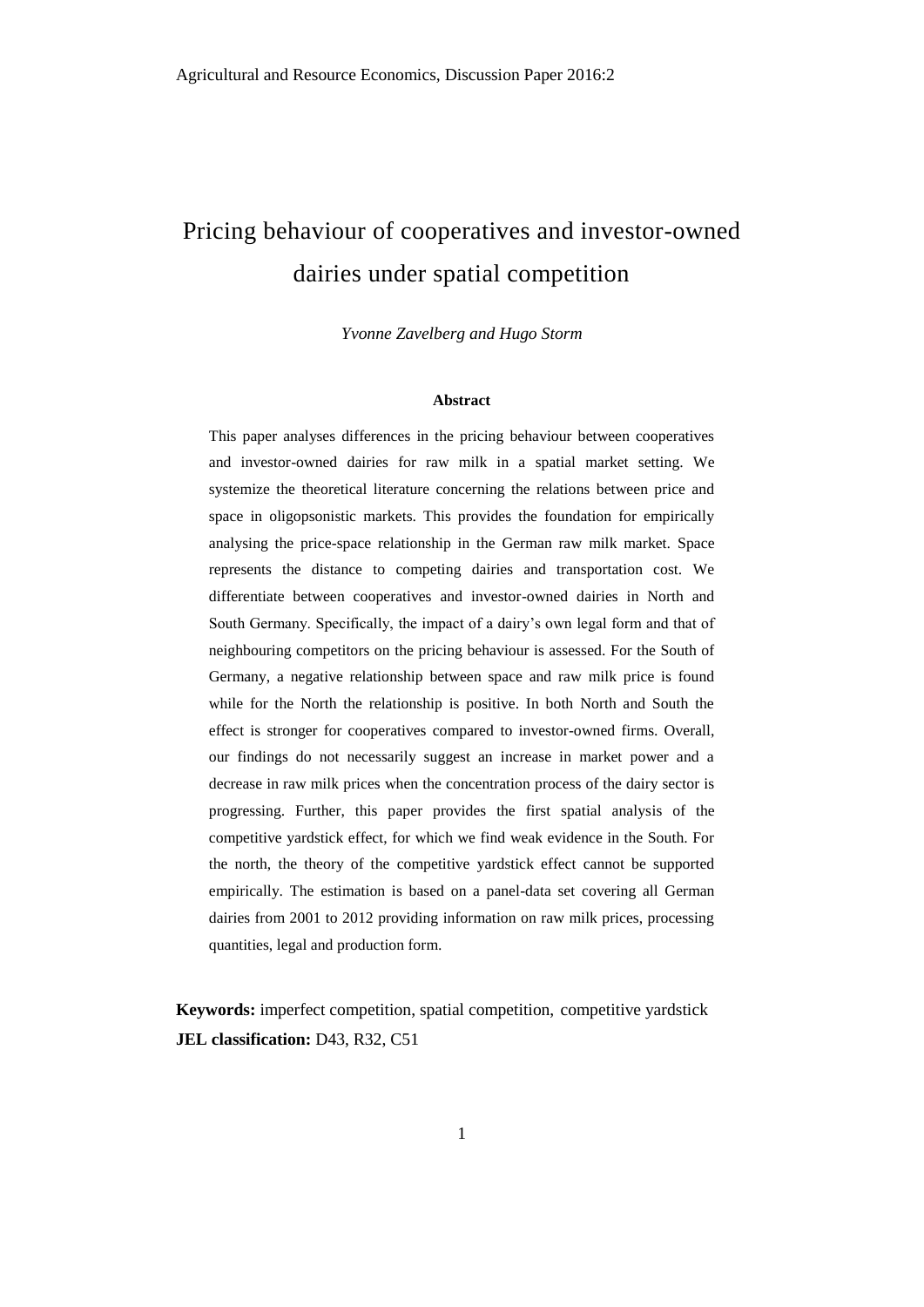Agricultural and Resource Economics, Discussion Paper 2016:2

# **1 Introduction** *1*

l

Raw milk markets are typically spatially limited due to the high perishableness of the commodity. Therefore, dairy processors compete for raw milk in a certain market area. Understanding the effects of a spatial market setting on raw milk prices is getting more important as the ongoing concentration process among processors may increase their local monopsony power.

The literature provides several theoretical studies deriving positive, negative and inverted U-shaped relations between price and space*<sup>2</sup>* . In the analysis of mixed markets, the competitive yardstick effect is also evaluated suggesting a procompetitive effect of neighbouring COOPs on IOFs' pricing (Cotterill, 1987; Sexton, 1990; Rogers and Sexton, 1994; Alvarez et al., 2000; Zhang and Sexton, 2001; Fousekis, 2011a and b; Tribl, 2012). However, only few studies conduct an empirical analysis on spatial pricing behaviour. The pioneer in this field is the empirical analysis of Alvarez et al*.* (2000) which focuses on the relation between price and space on the milk market in the Asturias region. Following this study, Huck et al*.* (2006), Graubner et al*.* (2011)*<sup>3</sup>* and Koller (2012) focus on the German milk market. Alvarez et al. (2000) theoretically derive an inverted U-shaped relationship between price and space*<sup>4</sup>* , which they could verify in their empirical estimation with data on investor-owned firms (IOFs). Based on Alvarez et al.'s (2000) framework, Huck et al*.* (2000) focus on the analysis of a cooperative (COOP) market only. They theoretically derive an inverted U-shape relationship

<sup>&</sup>lt;sup>1</sup> **Acknowledgement**: The research presented in this article is funded by the German Research Foundation (DFG) under grant no. WI 2679/2-1. Hugo Storm is funded by the German Research Foundation (DFG) under grant no. STO 1087/1-1.

<sup>&</sup>lt;sup>2</sup> Usually defined as distance to competing firms multiplied by transportation costs.

<sup>&</sup>lt;sup>3</sup> Graubner et al. (2011) use a vector error correction model and find low price transmission. This methodology is however not relevant for our study.

<sup>&</sup>lt;sup>4</sup> Also defined as the distance to neighboring dairies multiplied by unit transportation costs.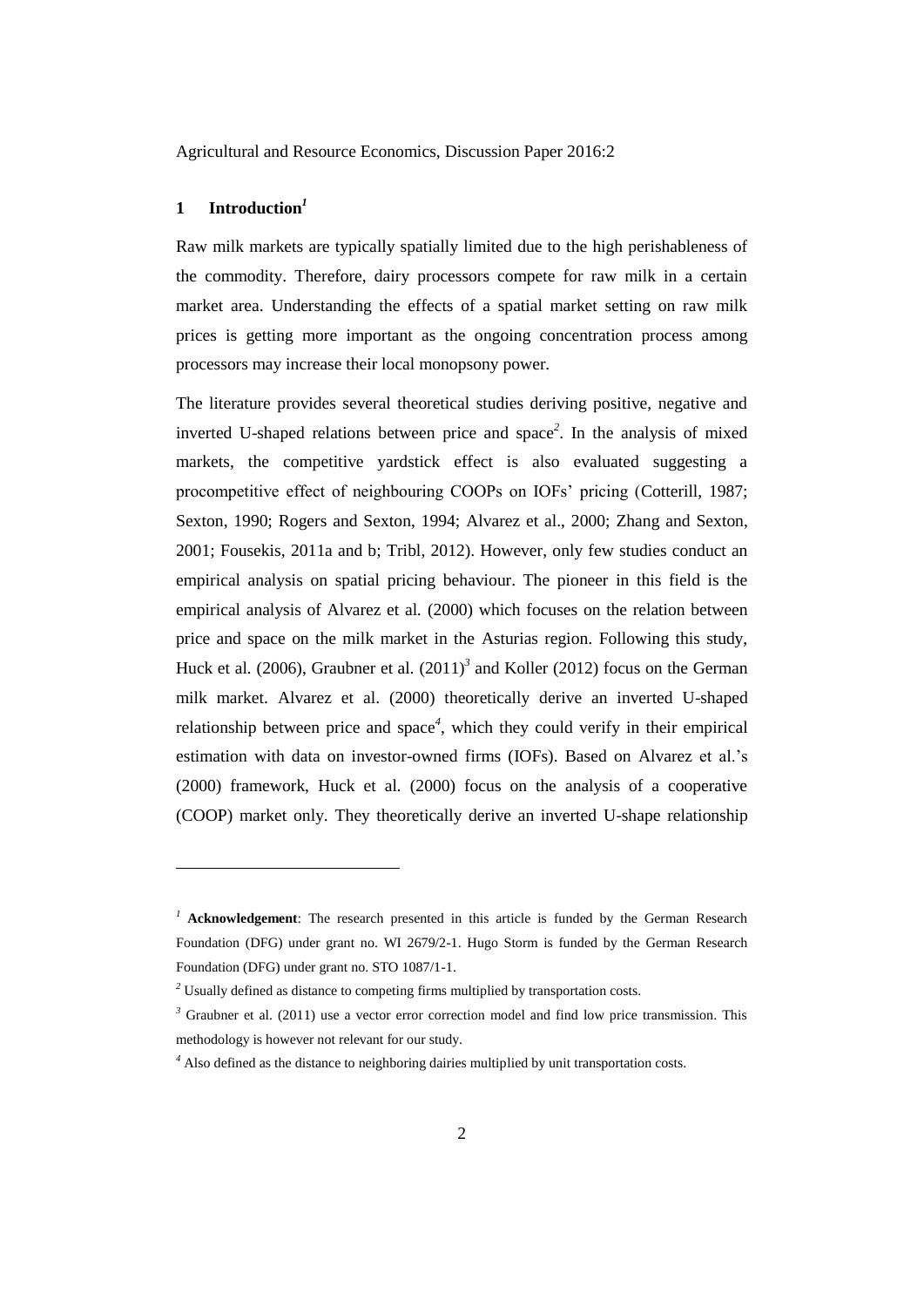Agricultural and Resource Economics, Discussion Paper 2016:2

between price and space that lies above the one of IOFs, implying a higher raw milk price of COOPs. The empirical results for a region in Northern Germany support the shape of the curve but they do not empirically analyse the price spread between COOPs and IOFs. Koller (2012), also building upon Alvarez et al. (2000), empirically shows an inverted U-shaped relationship between price and space for Germany. However, as they use a panel model with fixed effects, they cannot differentiate between effects of legal forms of dairies. The competitive yardstick effect has been evaluated mostly theoretically (Cotterill, 1987; Sexton, 1990; Fousekis, 2011a; Tribl, 2012). Empirically, Hanisch et al*.* (2013) find evidence for Germany in a national-level analysis of the European dairy market.

Besides (i) providing a literature review categorizing the existing findings on relations between price and space, this paper, in contrast to former empirical studies on spatial pricing, (ii) differentiates between the effects of space on COOPs and IOFs in the North and the South of Germany while incorporating effects of neighbouring dairies' characteristics on raw milk pricing in a spatial regression analysis. Additionally, (iii) the competitive yardstick is analysed on firm-level in this spatial setting.

To investigate to what extent dairies can exercise monopsony power, we explore the relationship between price and space, defined as the average distance to neighbouring dairies multiplied by unit transportation costs. We employ a spatial regression approach to analyse if and how raw milk prices are influenced by space and by neighbouring dairies' characteristics, such as legal and production form. The results allow comparing the shape of the relationship between price and space to the theoretically derived relationships in the literature. In this spatial context, we analyse the competitive yardstick effect. Therefore, and to incorporate the different objectives of COOPs and IOFs, we differentiate between the pricing behaviour of these two legal forms in our empirical analysis. Additionally, we distinguish between North and South Germany to account for different market structures. The estimation is based on a data set covering all German dairies from 2001 to 2012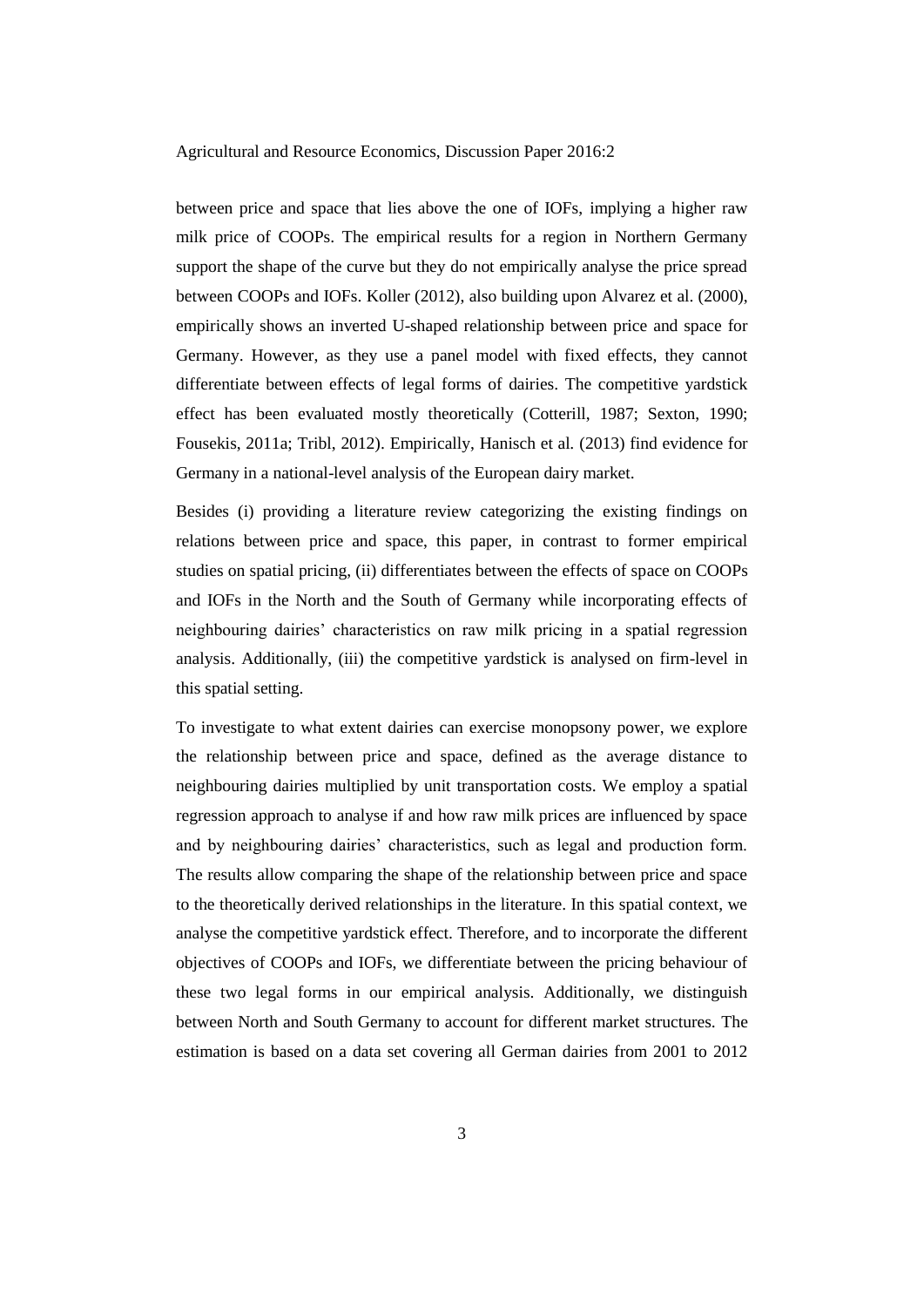Agricultural and Resource Economics, Discussion Paper 2016:2

providing information on dairies' location, raw milk prices, processing quantities, legal and production form.

## **2 Relevant literature on spatial pricing**

To asses to what extent monopsony power can be exercised in a spatial market, the investigation of the relation between price and space is essential. In order to systemize the relevant literature, table 1 summarizes the identified relationships between price and space and the main underlying assumptions. The price-space relationship may have an inverted U-shape, a monotone negative or a monotone positive relationship. The relationship depends on the type of market actors (mixed or pure IOF or COOP markets), pricing (uniform delivered pricing (UD) where the dairy pays the shipping or free on board shipping (FOB) where the farmer pays the shipping), competition (Hotelling-Smithies (H-S) or Löschian Competition) and COOPs objective function and membership policy (net average revenue product pricing (NARP) or total member welfare maximization (TMW), open membership (OM) or restricted membership (RM)).

Table 1 also reports whether the competitive yardstick was confirmed. This theory states that COOPs have a procompetitive effect in a mixed market. It builds on the assumption that COOPs, which are owned by farmers and do not have to deal with shareholders, will not accept prices below average cost. This pricing will serve as a yardstick for other market actors and thus influence the prices of competing IOFs, which leads to market prices equal to average costs in the long run (Cotterill, 1987). Hanisch et al*.* (2012) validate the competitive yardstick effect in a country level analysis of the European dairy industry. They find that the higher the market share of COOPs, the higher the milk farm price. In a theoretical framework of spatial competition, the competitive yardstick could also be confirmed (Sexton, 1990; Tribl, 2012; Fousekis, 2011a).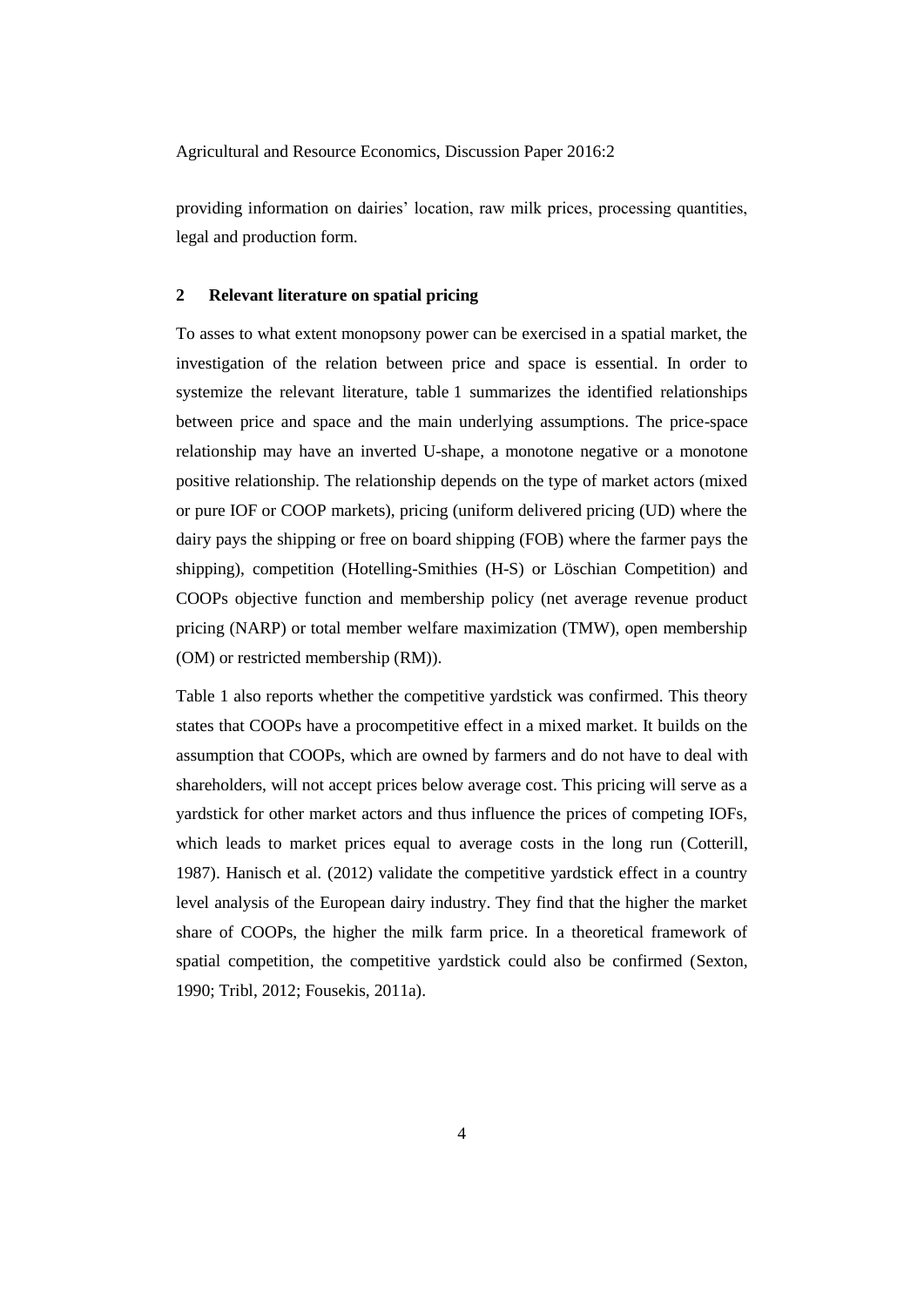| Table 1: Summary of relevant literature |
|-----------------------------------------|
|                                         |

| Author<br>Year | Market<br>actors               | Pricing/<br>conjecture | theory:<br>relation price - space                                                                 | Empirical<br>estimation | <b>CYE</b> | comment                                                                      |
|----------------|--------------------------------|------------------------|---------------------------------------------------------------------------------------------------|-------------------------|------------|------------------------------------------------------------------------------|
| Sexton         | IOF<br>$\&$                    | FOB                    | bounded line market                                                                               |                         | confirmed  | focus on farm-retail price spread depending on                               |
| (1990)         | COOP <sup>a,b,c</sup>          | H-S,<br>Cournot        | Lösch, no explicit relation derived                                                               |                         |            | the different assumptions on competition, market<br>actors and NARP function |
| Rogers &       | <b>IOF</b>                     | & FOB                  | bounded line market                                                                               |                         | confirmed  | focus on farm-retail price spread,                                           |
| Sexton         | <b>COOP</b>                    | $H-S$ ,<br>Lösch,      | positive relation: Lösch, IOF                                                                     |                         |            | space measured as transport cost                                             |
| (1994)         |                                | Cournot                | negative relation: H-S, Cournot, IOF                                                              |                         |            |                                                                              |
|                |                                |                        | negative relation: Lösch, H-S, mixed market                                                       |                         |            |                                                                              |
| Alvarez et     | <b>IOF</b>                     | <b>UD</b>              | unbounded line market                                                                             | confirms                |            |                                                                              |
| al. (2000)     |                                | Lösch                  | inverted U-shape                                                                                  | theory                  |            |                                                                              |
| Zhang &        | IOF                            | FOB, UD                | bounded line market                                                                               |                         |            | focus on strategic choice of FOB or UD                                       |
| Sexton         |                                | $H-S$                  | negative relation                                                                                 |                         |            |                                                                              |
| (2001)         |                                |                        |                                                                                                   |                         |            |                                                                              |
| Fousekis       | <b>IOF</b>                     | & UD, FOB              | bounded line market                                                                               |                         | partially  | CYE depends on pricing                                                       |
| (2011a)        | COOP <sup>a,c</sup>            | $H-S$                  | negative relation                                                                                 |                         | confirmed  |                                                                              |
| Fousekis       | <b>COOP</b>                    | UD, FOB                | bounded line market                                                                               |                         |            |                                                                              |
| (2011b)        |                                | $H-S$                  | negative relation                                                                                 |                         |            |                                                                              |
| Huck et        | $\overline{C O O P^{a,d}}$     | <b>UD</b>              | unbounded line market                                                                             |                         |            | assumptions as Alvarez et al. (2000),                                        |
| al. (2012)     |                                | Lösch                  | inverted U-shape                                                                                  | theory                  |            | inverted U-shape for COOPs, lying above IOF                                  |
| Koller         | <b>IOF</b><br>$\&$             | <b>UD</b>              | unbounded line market                                                                             | confirms                |            | review of Alvarez et al. (2000),                                             |
| (2012)         | <b>COOP</b>                    | Lösch                  | inverted U-shape                                                                                  | theory                  |            | no theoretical analysis of spatial pricing in a                              |
|                |                                |                        |                                                                                                   |                         |            | mixed market.                                                                |
|                |                                |                        |                                                                                                   |                         |            | no differentiation between legal forms due to                                |
|                |                                |                        |                                                                                                   |                         |            | fixed effects                                                                |
| Tribl          | $\&$<br><b>IOF</b>             | <b>UD</b>              | bounded line market                                                                               |                         | confirmed  | analysis of simultaneous and sequential games                                |
| (2012)         | $\mathrm{CoOP}^{\mathrm{a,c}}$ | Lösch                  | negative relation of price and space for all                                                      |                         |            | under different assumptions on COOPs choice of                               |
|                |                                |                        | scenarios                                                                                         |                         |            | market radius                                                                |
|                |                                |                        | $\alpha$ <sup>a</sup> open membership, $\beta$ restricted membership, $\alpha$ NARP, $\alpha$ TMW |                         |            |                                                                              |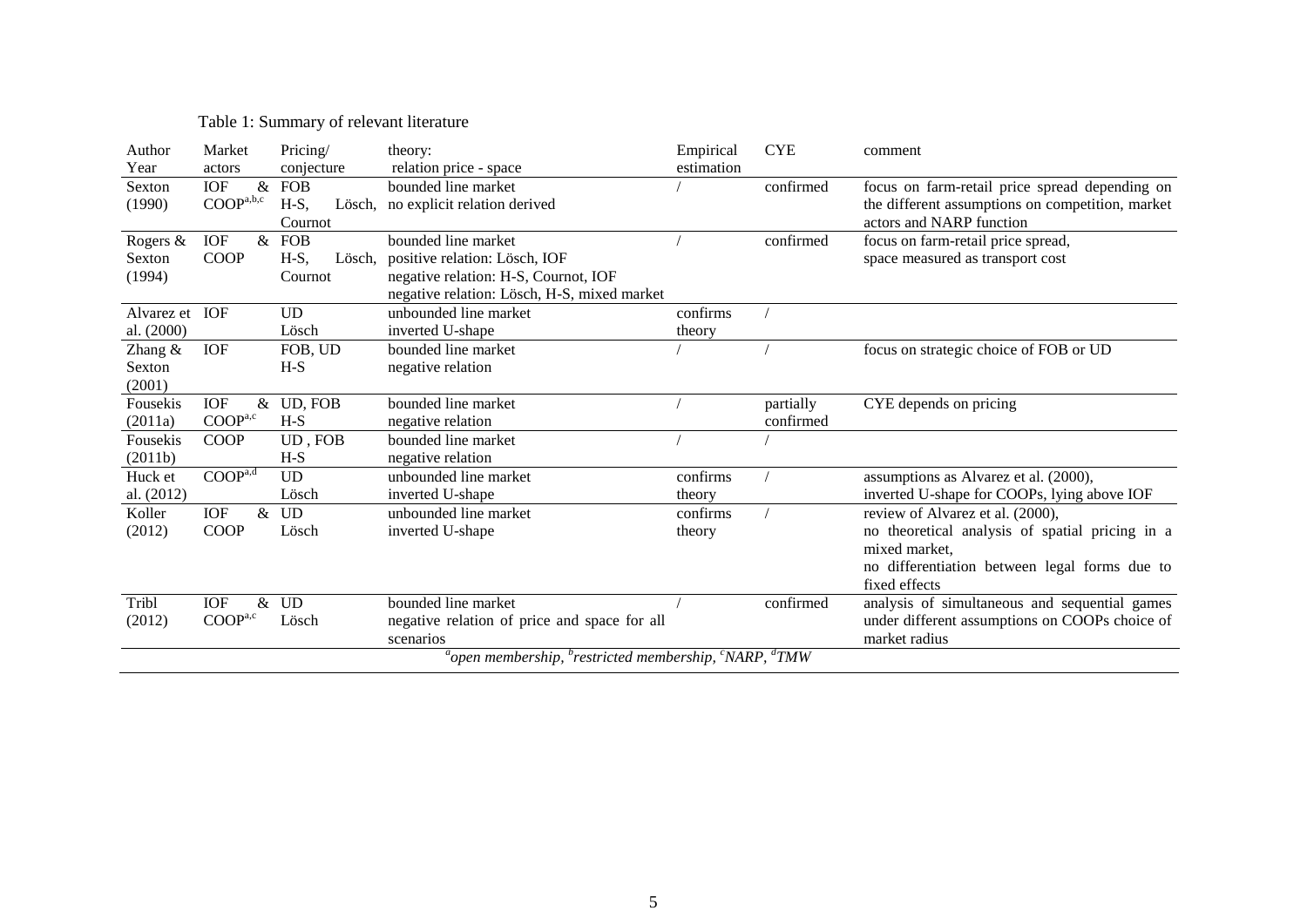Table 1 shows that only few studies prove their theoretical findings empirically. These studies are conducted on the milk market in Spain by Alvarez et al. (2000), in Germany by Koller (2012) and in the German federal state Schleswig Holstein by Huck et al*.* (2012). All three studies are based on the theoretical framework of Alvarez et al. (2000) who derive a U-shaped relationship of price and space based on the assumptions of an IOF market and an unbounded line market, which allows for competition in the backyard. In this setting, when space is relatively unimportant (i.e. firms are located close to each other or transportation cost are low), the market areas of rival firms may extend beyond the other firms' location leading to increasing prices in space. According to Alvarez et al. (2000), this follows from UD pricing and Löschian competition leading to a price matching behaviour of dairies. Under UD pricing, dairies are responsible for the shipping costs such that they are willing to increase market area until profits are zero for the most distant farm. Consequently, if a dairy raises its price, it will reduce its market area losing some farmers at the boundary. Due to price-matching behaviour, the dairy expects its rival to increase its price as well. Hence, the market area of the rival is also decreasing and the dairy can capture the farmers in the own backyard abandoned by the rival. Those are more profitable compared to the ones it loses at its market boundary, leading to higher profits under UD pricing. If space gets more important (due to higher transportation costs or a higher distance to neighbouring dairies), competition takes place only between the firms locations and implies a negative relation between price and space in line with the theory of a bounded line market applied in other studies (see Sexton, 1990; Zhang and Sexton, 2001; Tribl, 2012; Fousekis, 2011a and 2011b). The negative relation between price and space is explained by the inverse relationship between transportation costs and market area between firms, which may result in separated monopsonistic markets. In the empirical studies of Alvarez et al. (2000), Huck et al. (2012) and Koller (2012), the inverted U-shape is shown for an IOF market, a COOP market and a mixed market, respectively. Even though Koller (2012) did an empirical analysis for Germany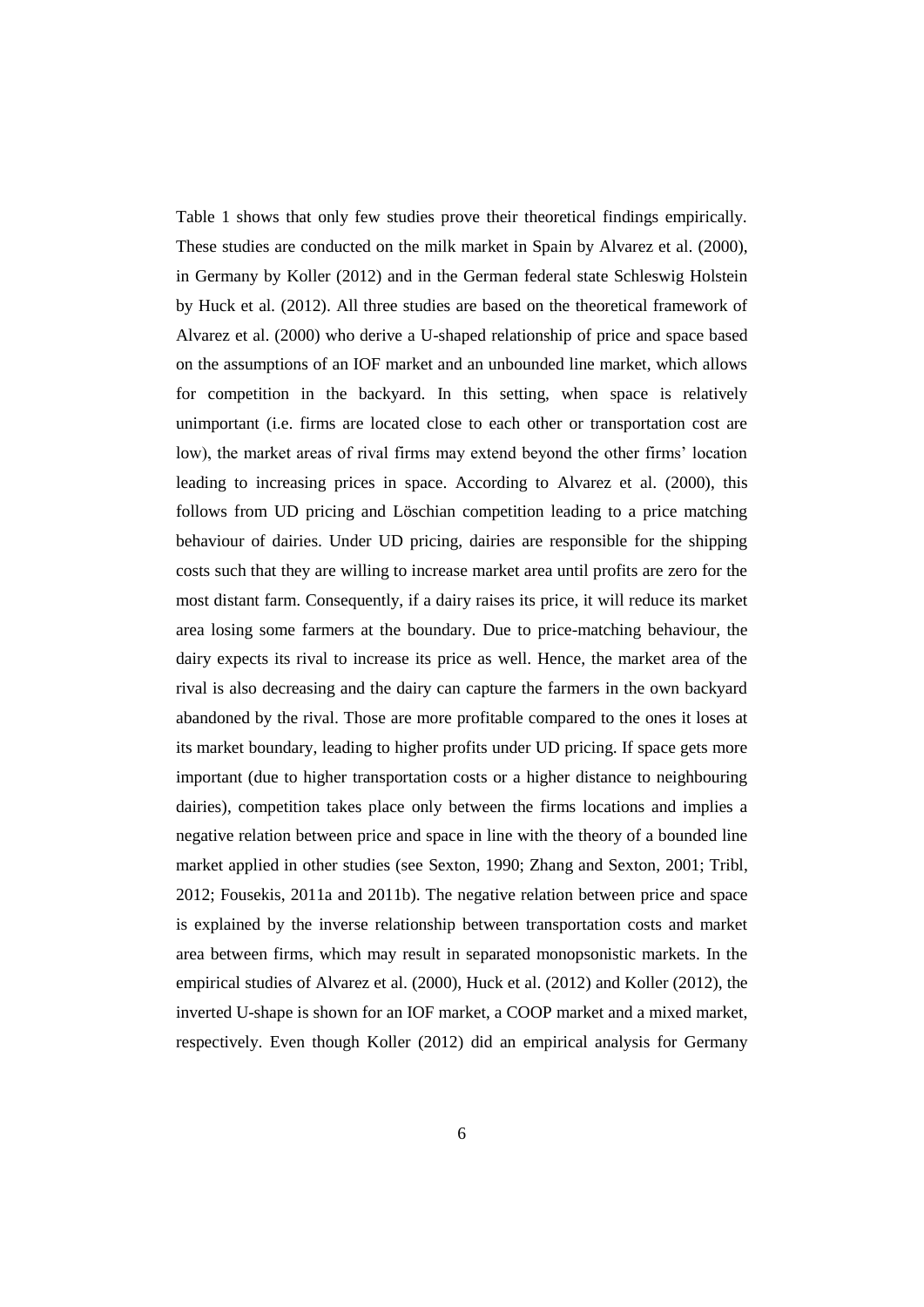there is no differentiation between legal forms as a panel model with fixed effects is used.

The inverted U-shape mainly stems from the assumption of the unbounded line market. Studies that assume a bounded line market mainly derive a negative relationship, independent of assumptions on market actors, pricing and conjecture (Zhang and Sexton, 2001; Fousekis, 2011a & 2011b; Tribl, 2012). However, Rogers and Sexton (1994) find a positive relation between price and space (defined as transportation costs) for an IOF market under FOB pricing and Löschian competition. The reasoning is that firms' market radius does not overlap under FOB pricing. In combination with Löschian competition firms try to keep their market areas and match price changes of their competitors. Hence, the relation between price and transportation costs is positive as firms increase prices with market area to cover farmers' transportation costs. In Rogers and Sexton's (1994) analysis, this positive relation is only valid for the competition of IOFs. In a mixed market, they only consider the case of a COOP facing an upward sloping NARP curve. In this scenario, the relation between price and space gets negative. This negative relation can be explained as follows. If the IOF gains a larger market area due to a price increase, the COOPs sales are decreasing, which leads to an increase in average fixed costs. Hence, the price the COOP can pay to its members decreases. This leads to separate markets of the COOP and the IOF, hence lower competition and a negative relation between price and space. Furthermore, Rogers and Sexton (1994) analyse IOF markets with FOB pricing and Hotelling or Cournot behaviour and a mixed market with Hotelling behaviour which all result in a negative relation between price and space.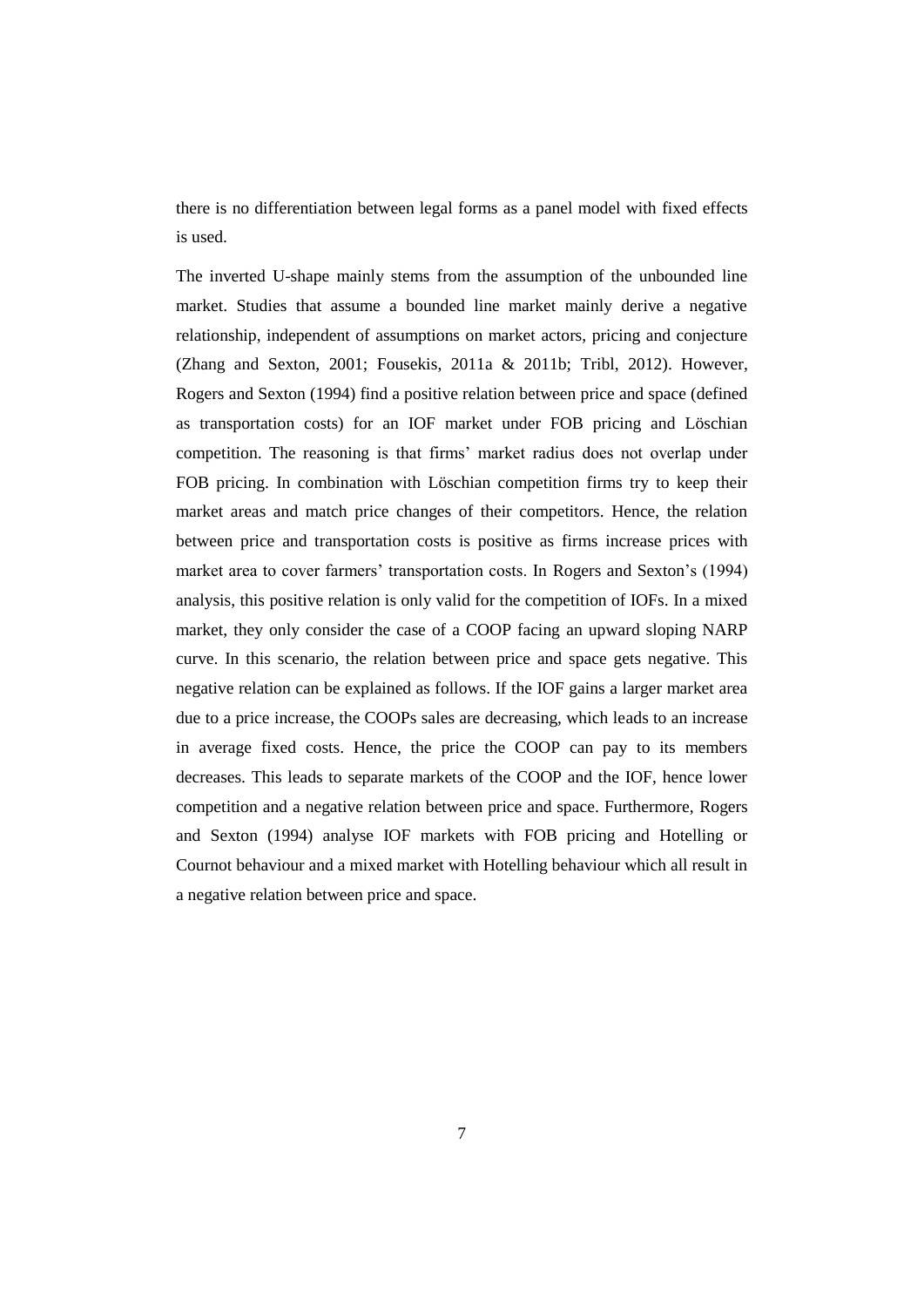### **3 Data and Empirical Model**

We use a panel data set containing yearly information on the German milk market for the time span 2001-2012. The data provides information on dairies' type of production, processing quantity, legal form and raw milk prices and was gathered by the AMI*<sup>5</sup>* . The raw milk prices are for milk of grade one with 4.2% fat and 3.4% protein including additional payments, such as boni for large delivered quantities or loyalty, net of costs like quality assessment or storage costs allowing for comparability of the raw milk prices. Additionally, we compose a performance index (*perf*) by using the awards for the best dairy products from the German magazine *Milch Marketing* (Milch Marketing (years 2001-2012)). The index calculates as the sum of award points over the observed period and used as a proxy for the output performance. Data on transportation costs (*t*) are sourced from the Association of the German Petroleum Industry*<sup>6</sup>* .

Following Alvarez et al. (2000), Huck et al. (2012) and Koller (2012), we define neighbours as the nearest dairies that together produce at least as much as the considered dairy*<sup>7</sup>* . Our analysis is restricted to conventional dairies; however, for the neighbouring definition, also organic dairies are included. The reasoning is that organic milk prices might influence conventional prices as farmers in the long run could switch to organic production when the price spread gets too high. As in Alvarez et al. (2000), we use the neighbouring definitions in order to calculate the average distance of a dairy to its neighbours (*nDist*) and the importance of space as

l

*<sup>5</sup>*Agrarmarktinformationsstelle, a German institution that collects data of agricultural entities

*<sup>6</sup>*Data is published at [www.mwv.de.](http://www.mwv.de/) 

*<sup>7</sup>*Due to the identification of the location with postal codes we observe a zero distance to neighbours for some dairies. However, this does not mean that they have zero number of neighbours which is not possible according to our neighbourhood definition.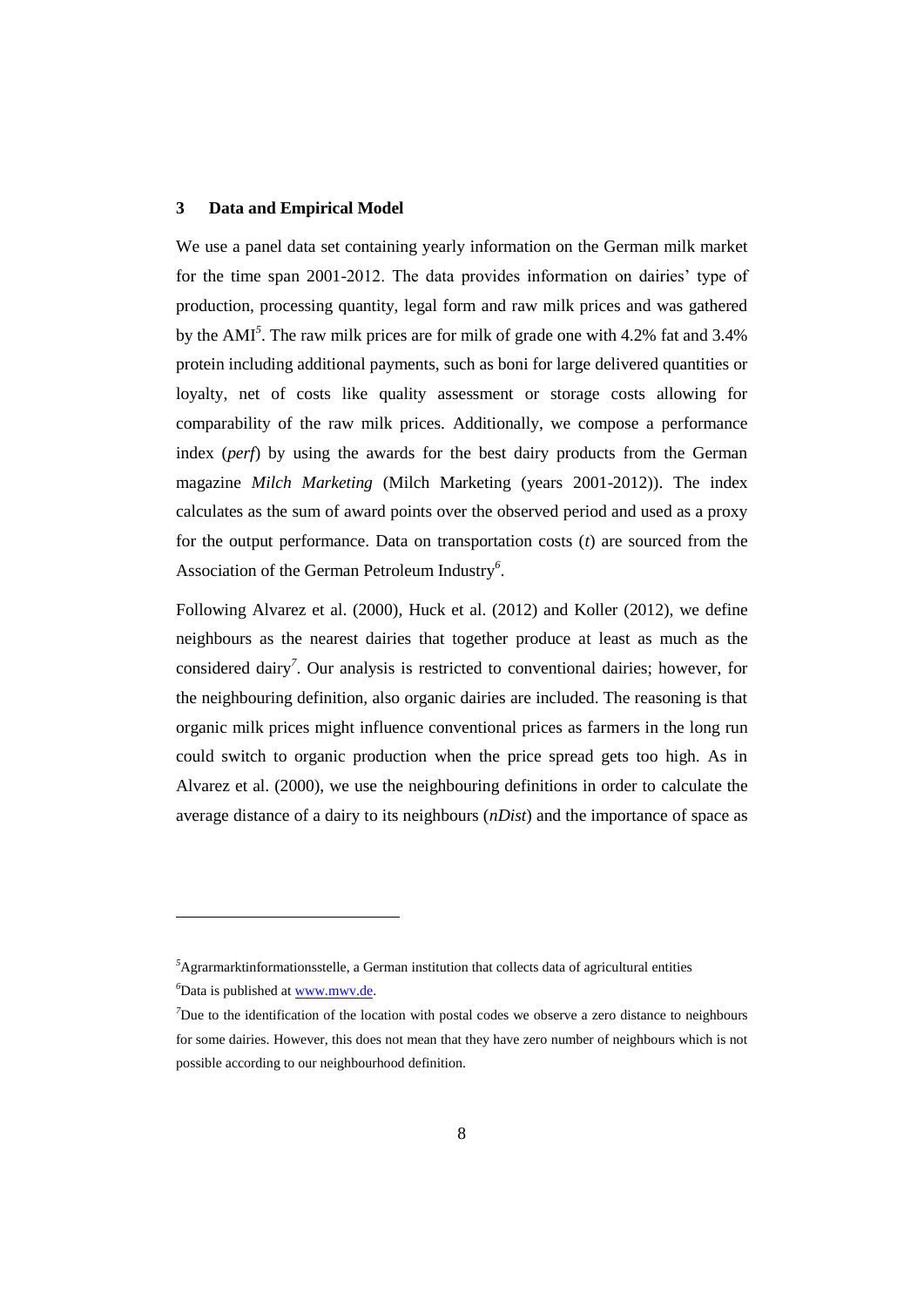product of average distance to neighbours and transportation cost,  $s = t \cdot nDist^8$ . Further, we use the neighbouring definition to setup a spatial weighting matrix  $W_t$ of size  $(N_t \times N_t)$  with  $N_t$  being the number of dairies in year *t*. The elements of  $W_t$ are defined as  $w_{ijt} = 1$  if farm *i* and *j* are neighbours and  $w_{ijt} = 0$  otherwise (also  $w_{ijt} = 0$  if  $i = j$ ). The spatial weighting matrix is row standardized and used to calculate the neighbouring share of COOPs (*wCoop*) and organic dairies (*wOrganic*) as well as the number of neighbours (*numNeig*).

In 2012, 41 % of the German milk processors were organized as COOPs, processing 59 % of total milk supplied to dairies, the remaining are privately owned. As we focus on the differences between IOFs and COOPs while differentiating between North and South, table 2 summarizes the key facts for the year 2012.

Taking a closer look at the market structures in the North and South<sup>9</sup> reveals that the market in the North is characterized by few large dairies opposed to the South with a high density of small dairies. From 2001 to 2012, the number of conventional dairy plants in the North changed from 111 to 58, a decrease of 48%, whereas the structural change in the South was not as strong with the number of plants decreasing by 26% from 70 to 52. This change was not accompanied by a decrease in the total amount of milk processed but instead by a massive increase of average processing quantity by 104% in the North and 30% in the South. This results in a 89% higher average processing quantity in the North compared to the

 $\overline{a}$ 

*<sup>8</sup>*Transportation cost are measured as the yearly average price per litre diesel fuel. This is in line with ALVAREZ et al. (2000). HUCK et al. (2012) and KOLLER (2012). This definition implicitly assumes constant fuel consumption per kilometre over the sample period. To deviate from this assumption is not possible, however, as we have no information about changes in fuel efficiency over time.

<sup>&</sup>lt;sup>9</sup> The South comprises the federal states Bavaria and Baden-Wuertemberg, the North the remaining federal states.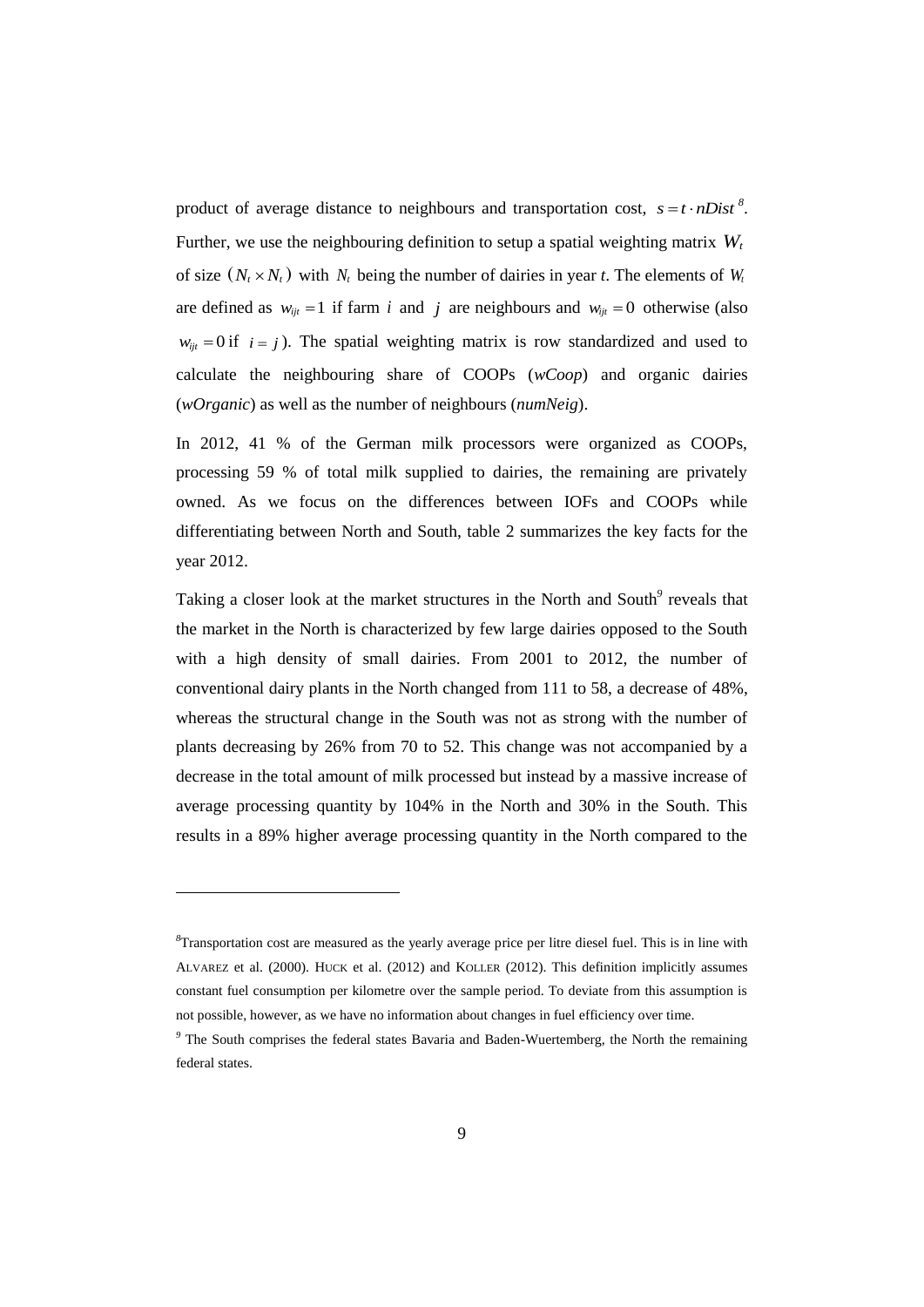South. The differences in dairies' sizes and concentration of plants are also reflected in the market areas that we calculated. The average distance to neighbours is 33.92 km with a maximum distance of 91.28 km in the North compared to an average distance of 20.18 km with a maximum distance of 41.68 km in the South. Differences between North and South can also be observed in the prices that are lower in the North. Differences in COOP's and IOF's pricing cannot be seen clearly from table 2, this issue will be further analysed in a multivariate regression in to following. Overall, a comparison of the descriptive statistics indicate substantial differences in the competitive conditions in the North and South leading to fundamental difference in the market structure and diverse developments over time.

In our empirical analysis we estimate a spatially lagged explanatory variable model  $(SLX)^{10}$  of the general form  $y = X\beta + WX\theta + \varepsilon$  with y being a vector of the dependent variable, *X* a matrix of explanatory variables, *W* a row standardized spatial weighting matrix,  $\beta$  and  $\theta$  coefficients to be estimated and  $\epsilon \, \Box \, N(0, \sigma^2 I)$ with *I* being an identity matrix. As a first step, we estimated a model including cross terms of all variables with the South dummy variable (*SouthDum*). In effect this results in two different regressions for North and South. In a next step, we apply a model selection approach based on the Akaike information criterion (AIC). Specifically, we split our explanatory variables in two sets, where the first includes

 $\overline{a}$ 

<sup>&</sup>lt;sup>10</sup> The SLX model is an alternative to the more commonly use spatial lagged dependent variable model (SAR). In principle we could also use the SAR model in order to assess the effect on neighboring prices on own prices. However, GIBBONS and OVERMAN (2012) argue in a paper provocatively entitled "Mostly Pointless Spatial Econometrics?" that the SAR model suffers from an identification problem that is not appropriately addressed in the applied literature. Instead they proposed the SLX model as one appropriate alternative.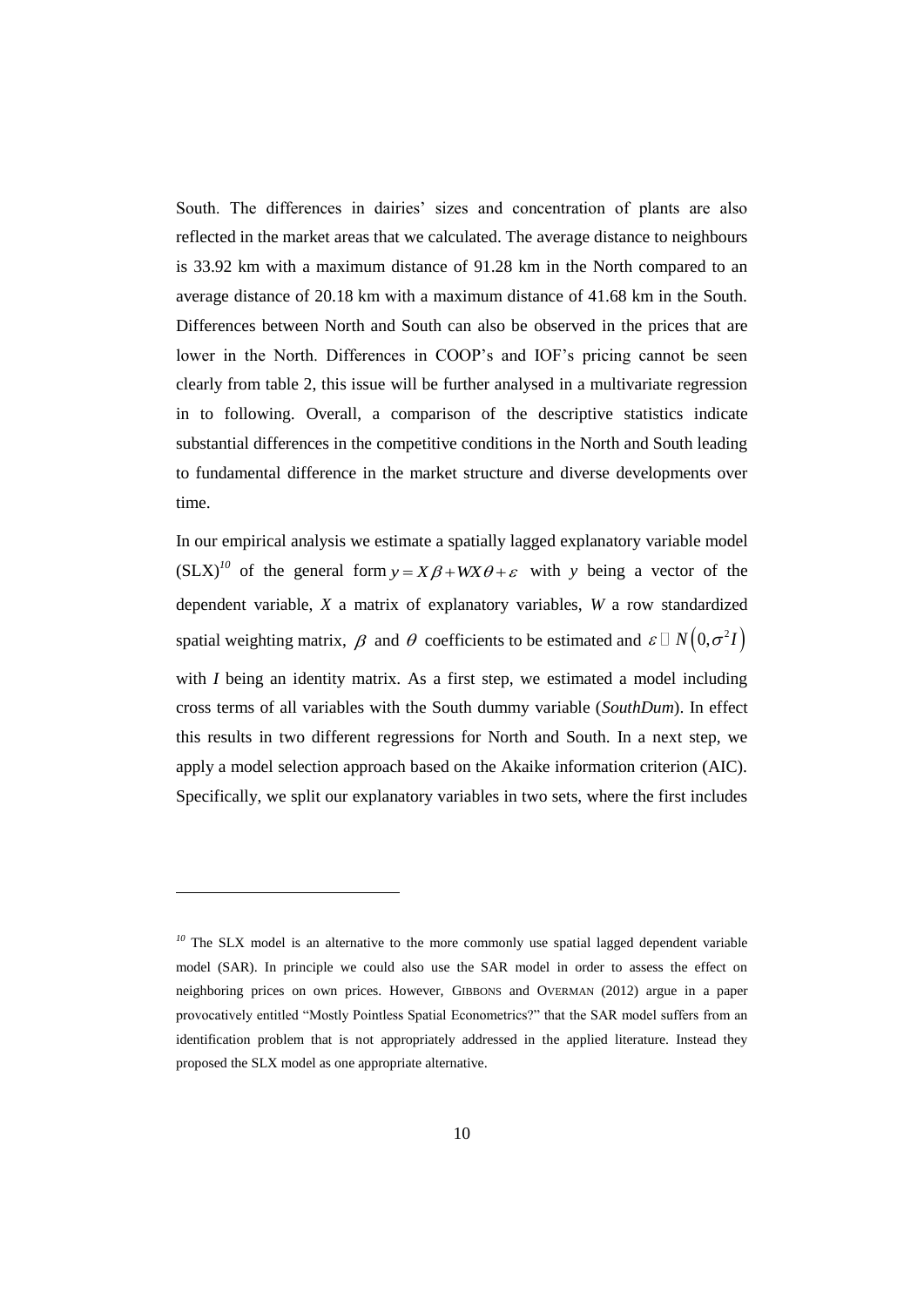all variables related to  $s$  while the second includes all remaining variables<sup> $11$ </sup>. Then, model specifications are estimated that can be formed from all possible combinations of the variables in the first set. The variables from the second set are always included. We then select the model specification with the lowest AIC. Following, a Wald test is used to test if all remaining insignificant variables from the second set can be jointly excluded. This selection process results in the following specification*<sup>12</sup>* estimated with OLS,

pretricative function

\n
$$
\text{estimate with OLS,}
$$
\n
$$
\text{price}_{ii} = \text{const} + \alpha_{1} s_{ii} \times \text{COOP}_{i} + \alpha_{2} s_{ii}^{2} \times \text{COOP}_{i}
$$
\n
$$
+ \alpha_{3} s_{ii} \times \text{COOP}_{i} \times \text{southDum}_{i} + \alpha_{4} \text{COOP}_{i}
$$
\n
$$
+ \alpha_{5} \text{COOP}_{i} \times \text{southDum}_{i} + \alpha_{6} \text{quant}_{ii} \times \text{COOP}_{i}
$$
\n
$$
+ \alpha_{7} \text{wOrganic}_{ii} + \alpha_{8} \text{wCOOP}_{i} + \alpha_{9} \text{wCOOP}_{i} \times \text{southDum}_{i}
$$
\n
$$
+ \alpha_{10} \text{perf}_{ii} + \alpha_{11} \text{perf}_{ii} \times \text{southDum}_{i} + \alpha_{12} \text{numNeig}_{ii}
$$
\n
$$
+ \alpha_{13} \text{numNeig}_{ii} \times \text{southDum}_{i}
$$
\n
$$
+ \sum_{j=1}^{12} \phi_{j} \text{year}_{ij} + \sum_{j=1}^{12} \delta_{j} \text{year}_{ij} \times \text{southDum}_{i} + \varepsilon_{ii},
$$

where *southDum<sup>i</sup>* and *COOP<sup>i</sup>* are dummy variables equal to one when a dairy *i* in year *t* is located in the South and a COOP respectively. Interaction terms between *south*<sub>i</sub> and  $\text{coop}_{it}$  are used to find significant differences between North and South and between the legal forms respectively. The spatial lagged explanatory variables are  $wCoop_{it} = \sum_{j=1}^{N}$  $wCoop_{it} = \sum_{j=1}^{N} w_{ijt} Coop_{jt}$  and  $wOrganic_{it} = \sum_{j=1}^{N} w_{ijt}$ *wOrganic*<sub>*it*</sub> =  $\sum_{j=1}^{N} w_{ijt}$ *Organic*<sub>*jt*</sub> with  $w_{ijt}$  being elements of *Wt* .

l

<sup>&</sup>lt;sup>11</sup> Specifically, the variables related to *s* include *s*,  $s^2$ ,  $s \times southDum$ ,  $s^2 \times southDum$ ,  $s \times COOP$ ,  $s \times COOP \times southDum$ ,  $s^2 \times COOP$ ,  $s^2 \times COOP \times southDum$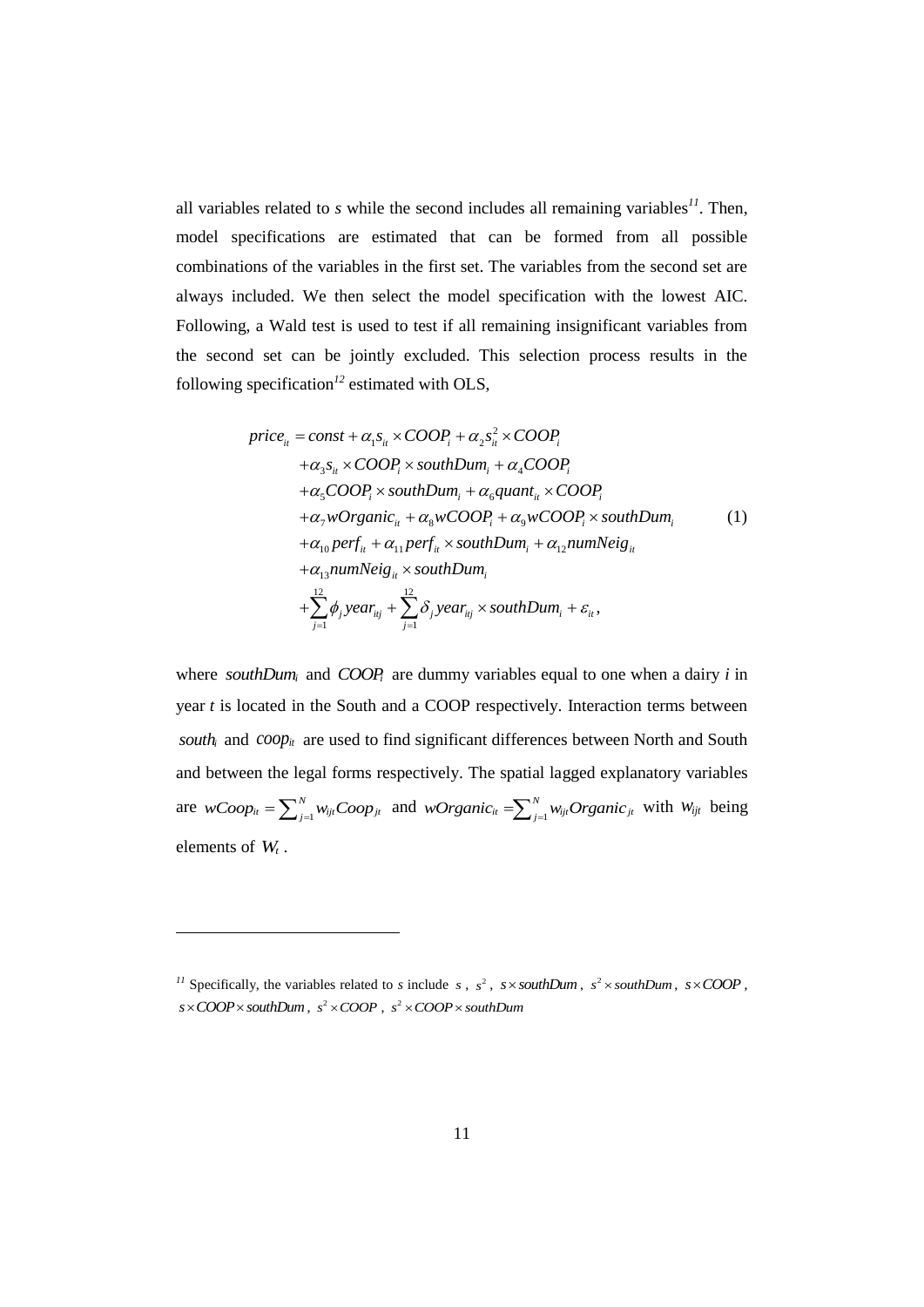|                               |             | <b>IOF</b>   |              |                | <b>COOP</b>  |  |
|-------------------------------|-------------|--------------|--------------|----------------|--------------|--|
|                               |             | <b>North</b> | <b>South</b> | <b>North</b>   | <b>South</b> |  |
| Number of                     | total       | 37           | 45           | 29             | 29           |  |
| processing                    | conv.       | 31           | 32           | 27             | 20           |  |
| facilities                    | org.        | 6            | 13           | $\overline{2}$ | 9            |  |
| Conventional                  | mean        | 30.92        | 32.19        | 30.59          | 32.12        |  |
| raw milk price                | min         | 22.32        | 24.15        | 21.84          | 24.08        |  |
| in $ct/kg$                    | max         | 37.19        | 38.65        | 37.68          | 40.85        |  |
| Organic raw                   | mean        | 38.31        | 39.72        | 39.26          | 39.21        |  |
| milk price                    | min         | 32.13        | 33.19        | 33.75          | 32.70        |  |
| in $ct/kg$                    | max         | 49.61        | 50.34        | 47.16          | 51.57        |  |
| Conv. raw                     | sum         | 5.6 Mio      | 5.2 Mio      | 12,4 Mio       | 3.3 Mio      |  |
| milk<br>production<br>in tons | mean        | 183,848      | 165,476      | 460,873        | 166,057      |  |
| Org. raw milk                 | sum         | 173,994      | 241,179      | 18,004         | 188934       |  |
| production<br>in tons         | mean        | 28,999       | 18,552       | 9,002          | 20993        |  |
| perf                          | sum         | 75           | 648          | 82             | 46           |  |
|                               | mean        | 5.32         | 20.25        | 3.04           | 2.3          |  |
| $nDist^*$                     | mean        | 38.50        | 20.94        | 37.06          | 24.25        |  |
|                               | min         | $\theta$     | $\theta$     | $\theta$       | 2.64         |  |
|                               | max         | 91.28        | 68.05        | 116.19         | 39.75        |  |
| $numNeig*$                    | Mean        | 2.42         | 2.44         | 3.15           | 2.4          |  |
|                               | min (freq.) | 1(14)        | 1(10)        | 1(9)           | 1(5)         |  |
|                               | max         | 11           | 12           | 16             | 6            |  |

Table 2: The milk market in 2012 – key facts

*Source: own calculation based on AMI (2014) data.*

### **4 Results**

The regression results are presented separately for North and South in table 3. The columns for South are constructed from the regression results by adding the estimated coefficients of the cross term between the south dummy and the respective variable to the estimated coefficients of the main effect of the variable. The p-value corresponds to the p-value from a Wald test, testing if the sum of the coefficient from the main effect and the coefficient from the cross term is significantly different from zero. In cases where the cross term with the south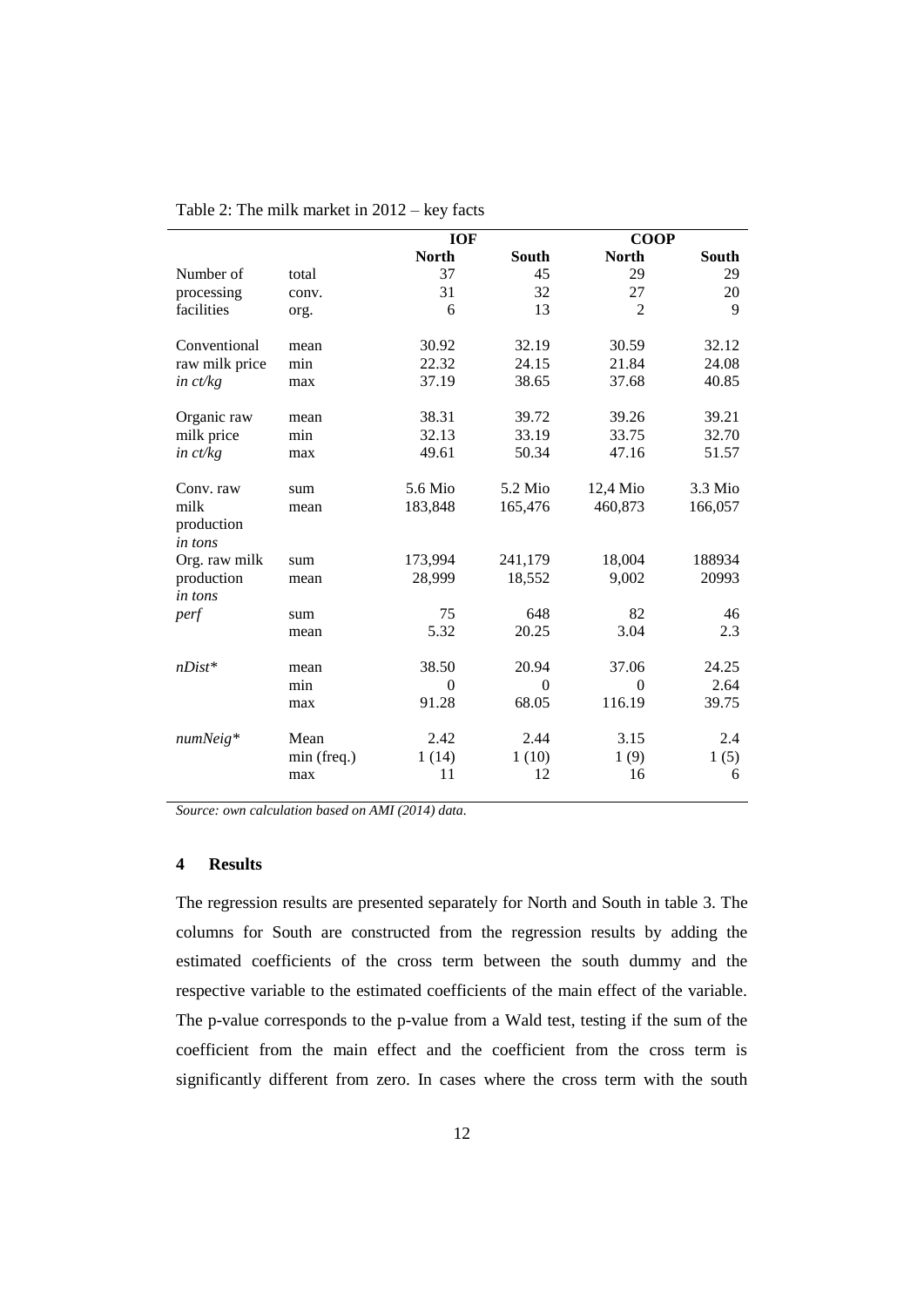dummy is dropped during the model specification the results for South and North are the same.

|                     |             | <b>North</b>   |             | South <sup>a</sup> |  |  |
|---------------------|-------------|----------------|-------------|--------------------|--|--|
|                     | Coefficient | <b>P-value</b> | Coefficient | <b>P-value</b>     |  |  |
| const               | 24.90       | 0.00           | 26.81       | 0.00               |  |  |
| <b>COOP</b>         | $-1.03$     | 0.00           | 0.15        | 0.21               |  |  |
| wCOOP               | $-0.25$     | 0.00           | 0.25        | 0.00               |  |  |
| wOrganic            | 0.71        | 0.00           | 0.71        | 0.00               |  |  |
| perf                | 0.02        | 0.00           | 0.00        | 0.01               |  |  |
| numNeig             | $-0.10$     | 0.00           | $-0.03$     | 0.23               |  |  |
| $s \times COOP$     | 0.02        | 0.00           | $-0.01$     | 0.05               |  |  |
| $s^2 \times COOP$   | $-0.00$     | 0.02           | $-0.00$     | 0.00               |  |  |
| $quant \times COOP$ | 0.00        | 0.01           | 0.00        | 0.00               |  |  |
| yearDum2001         | 14.29       | 0.00           | 13.24       | 0.00               |  |  |
| yearDum2002         | 10.05       | 0.00           | 9.40        | 0.00               |  |  |
| yearDum2003         | 8.39        | 0.00           | 7.25        | 0.00               |  |  |
| yearDum2004         | 7.37        | 0.00           | 5.97        | 0.00               |  |  |
| yearDum2005         | 6.14        | 0.00           | 5.28        | 0.00               |  |  |
| yearDum2006         | 5.43        | 0.00           | 4.41        | 0.00               |  |  |
| yearDum2007         | 11.59       | 0.00           | 9.80        | 0.00               |  |  |
| yearDum2008         | 9.51        | 0.00           | 10.32       | 0.00               |  |  |
| yearDum2010         | 6.28        | 0.00           | 4.85        | 0.00               |  |  |
| yearDum2011         | 9.58        | 0.00           | 8.07        | 0.00               |  |  |
| yearDum2012         | 5.92        | 0.00           | 5.05        | 0.00               |  |  |

|  | Table 3: Regression results |  |
|--|-----------------------------|--|
|--|-----------------------------|--|

 $R^2 = 0.93$ ;  $R^2$ -adj. = 0.92,  $\sigma^2 = 0.99$ ;  $N = 1761$ 

*a In cases where a cross term is included in the model, the reported coefficient is equal to the sum of the coefficient of the main effect and the coefficient of the cross term. The p-value is then the p-value from a Wald test, testing if the sum of the coefficients from main effect and cross term is significantly different from zero.*

The estimated effect of space on price is plotted in figure 1 differentiating between North/South and IOF/COOP. Changes in *s* can result either from a change in transportation costs, from a change in density of neighbours, or simply from a change in production quantity. For the interpretation of the relationships, however, it is important to keep in mind that we control for production quantity in our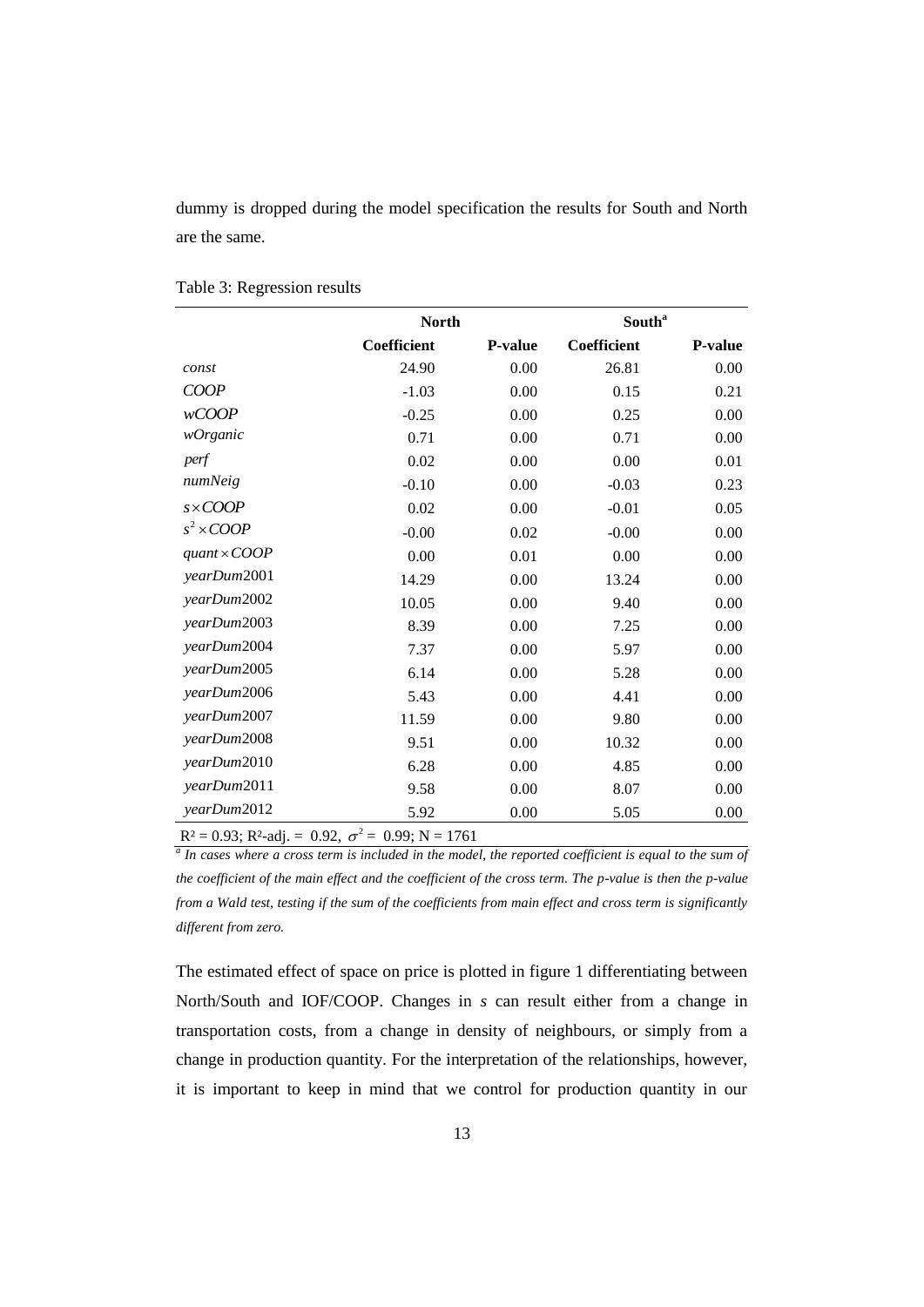regression<sup> $13$ </sup>. The figure thus shows the relationship between price and space while keeping production quantity (and all other variables) constant.

Figure 1: Relation between price and space of COOPs and IOFs in the North and the South



*Note: for 2012. All other variables are at means.*

l

Figure 1 reveals opposite effects between price and space for North and South. However, the effects of a positive relation in the North and a negative relation in the South are only significant for COOPs. In contrast to Alvarez et al*.* (2000), Huck et al*.* (2012) and Koller (2012), we did not find a full inverted-U-shaped function but rather the first increasing part for the North and the decreasing part of the function for the South.

The negative relation between price and space in the South is in line with the theory of competition between firms' locations (Sexton, 1990; Alvarez et al., 2000; Zhang and Sexton, 2001; Tribl, 2012; Fousekis, 2011a and 2011b). In Germany, the dairy pays for the transportation costs and farmers receive the same price

 $^{13}$  In the presented results the *quant*  $\times COOP$  is included. However, the variable *quant* was considered in the model selection process. Excluding the *quant* variable has almost no effect on the estimated coefficients related to *s* . The interpretation is therefore unchanged.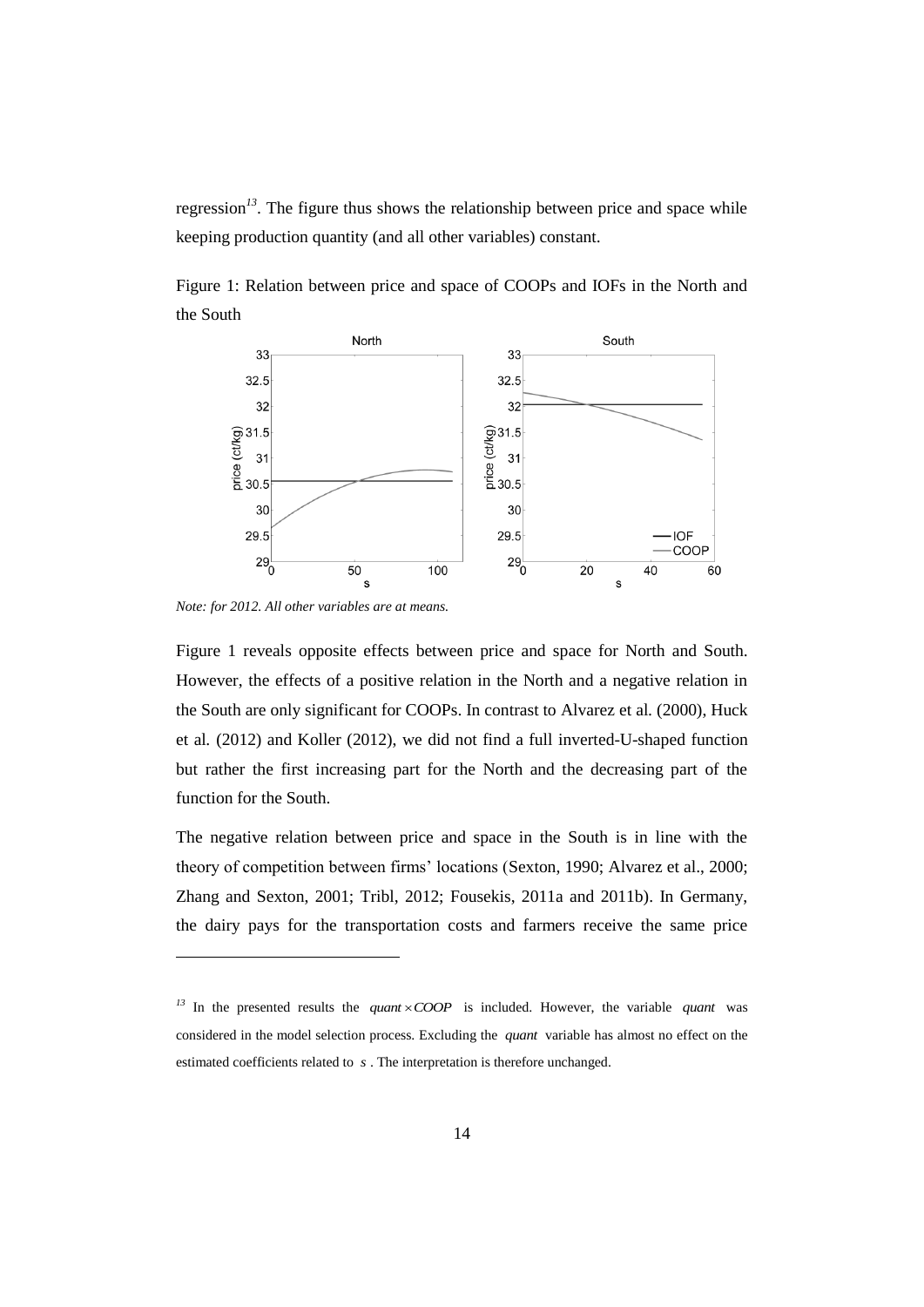independent of their location (BKA, 2009), hence theoretical relations between price and space resulting under UD pricing are of interest. The theory finds that under UD pricing in combination with either Löschian or Hotelling-Smithies competition between firms location, prices are decreasing in space. Increasing space is equivalent to increasing transportation costs or increasing distance between firms' locations. Market areas are decreasing resulting in less competition between firms which can lead to separated markets that allow for monopsonistic pricing. This negative relationship between price and space is supported by our empirical findings for COOPs in the South.

The positive relation between price and space in the North could be explained with Alvarez et al.'s (2000) assumption of UD pricing, price matching behaviour and competition in the backyard (see section 2). The theory implies that when space is relatively unimportant, a firm increases its price and expects its rival to also increase its price (price matching behaviour). Higher prices lead to a reduction in the market area so that dairies gain farmers in their backyard. The assumption of competition in the backyard can be supported for the North as dairies maximum collection area is 170 km (BKA, 2009) which is larger than our derived maximum distance to neighbours equal to 116 km (with an average distance to neighbours of 37 km, see table 2). An alternative explanation for a positive relation between price and space is provided by Rogers and Sexton (1994) under the assumption of FOB pricing and Löschian competition, implying that dairies have to increase their prices so that farmers can cover the transportation cost. However, there is no evidence that FOB is practiced in the North.

It is remarkable that the relationship between price and space is stronger for COOPs than for IOFs*<sup>14</sup>*. The literature reviewed does not provide an obvious

l

<sup>&</sup>lt;sup>14</sup> Despite the fact that there is a bit more variation in s for IOFs (std.=24.1) than for COOPs  $(stat=22.6)$ .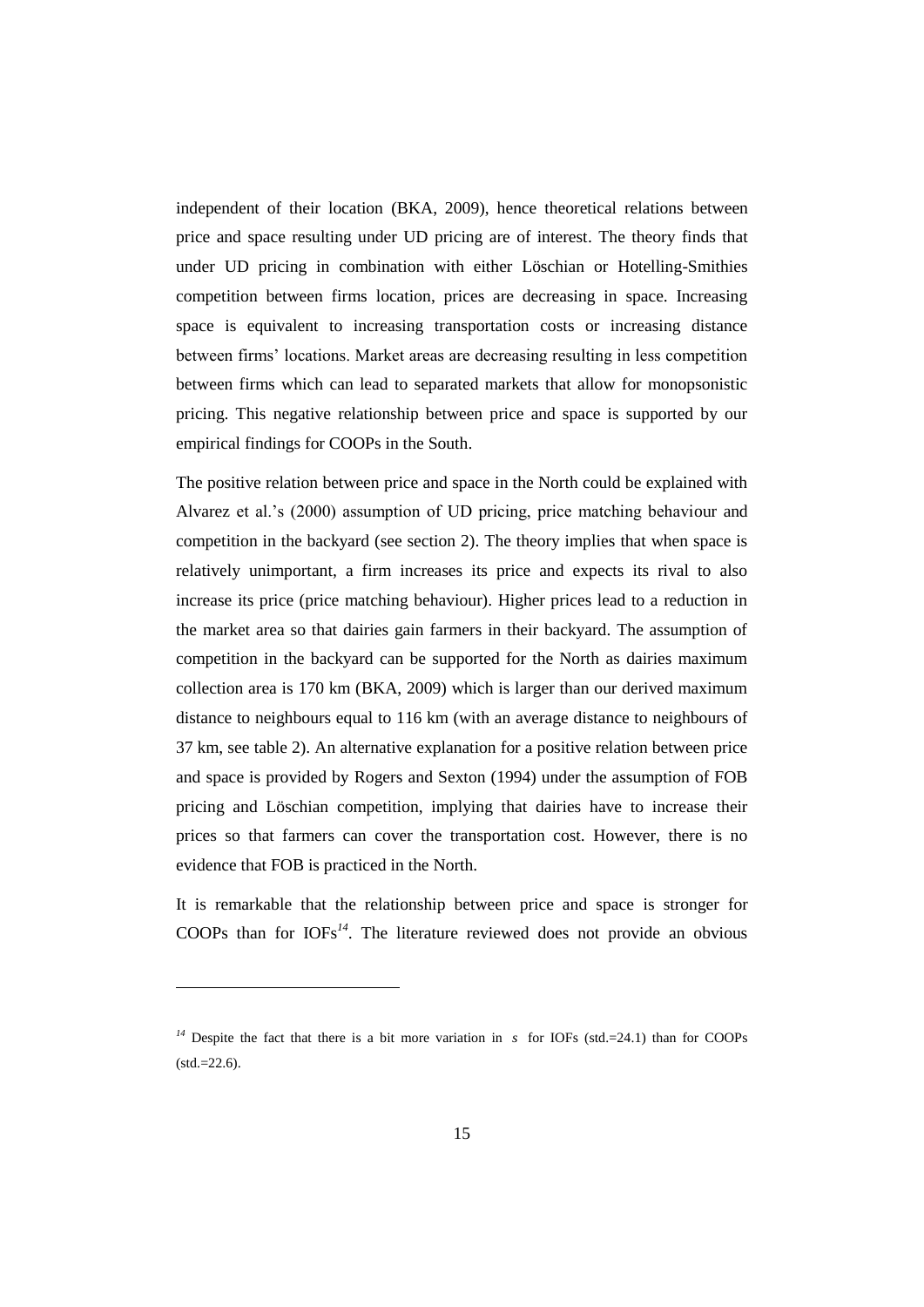explanation for this effect. However, a possible explanation is that under the open membership policy, which is currently practiced in Germany (BKA, 2009), COOPs cannot reject farmers that want to participate. Hence, the COOP must consider the available market as its market area and cannot choose the optimal market area as an IOF. Therefore, it is possible that COOPs tend to have a larger market area than IOFs (despite the same average distance to neighbours calculated here) and thus space has a stronger effect on COOPs.

We observe that prices are generally higher in the South. This could stem from the general difference in the market structure of dairy farms resulting in lower raw milk production costs in the North (EMB, 2013). Further, we find a positive relation between our performance variable and the South indicating that dairies in the South are producing more innovative and popular products that lead to higher output prices. In the North, large dairies might benefit from economies of scale. Further, the market structure can influence the price differences between North and South. As already observed, the market in the South is much more dense potentially intensifying competition between processors. Farmers have more selling alternatives, which might influence the price positively. The higher concentration of dairies in the North leads to only limited selling alternatives likely supporting market power of dairies and a generally lower price. Lower prices in the North hint at lower competition. However, this is a contradiction to the theory of competition in the backyard. If competition would be low, there is no incentive for a dairy to raise its price under UD pricing. Anyway, based on the results it is difficult to draw conclusion about the fierceness of competition which is also not the objective. Nevertheless, what we can conclude is that space has opposing effects on COOPs in the South and the North and no significant effects on IOFs.

Our regression results in table 3 show that COOPs pay a significant lower price than IOFs in the North (-1.03 ct/kg). In the South, COOPs pay a slightly higher price than IOFs (0.15ct/kg), however the effect is statistically not significant. These findings do not clearly support the general idea that COOPs pay higher prices as discussed in the competitive yardstick theory (Cotterill, 1987) and in Huck et al.'s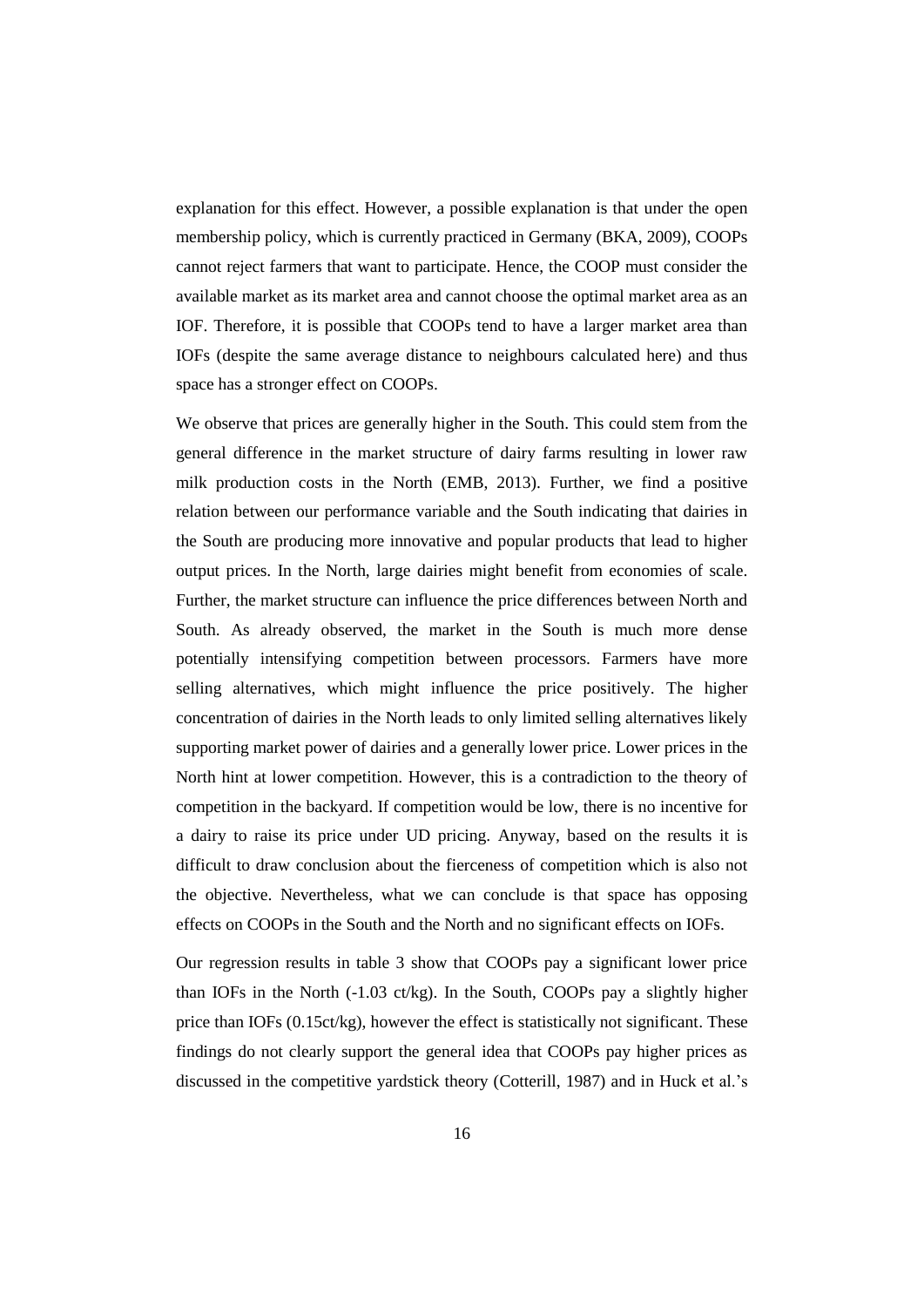(2012) theoretical analysis. However, other authors such as Cook (1995) Schramm et al*.* (2005) and EMB (2012) point out that the general idea of a COOP to maximize the welfare of members is debatable. As all members receive the same price and a COOP must not differentiate between members there is a free-rider problem. Furthermore, the heterogeneous risk levels of the members influence investment decisions which in turn may negatively influence producer prices (Gerlach et al.*,* 2006, BKA, 2009; Steffen et al., 2009). Hence, the lower price of COOPs may result from the fact that COOPs produce rather basic milk products like fresh milk and milk powder instead of innovative brand products (BKA, 2009; Steffen et al., 2009). We aim to control for such effects using our performance indicator (see section 3). This indicator is indeed on average higher for IOFs (see table 2) supporting the notion of IOFs being more innovative. We also find a positive effect of the performance index on the raw milk price. However, it might well be that the rather crude indicator does not fully capture product differences between COOPs and IOFS such that the COOP dummy still picks up some of these effects.

We checked the robustness of the model with respect to different neighbouring definitions. Specifically, we defined neighbours as all dairies that together produce at least a multiple of the own production quantity (e.g. all neighbours that together produce at least twice as much as the own quantity). Changes in the neighbouring definitions did not lead to a meaningful change of the results with respect to the main conclusions.

In order to analyse whether COOPs are beneficial for competition as suggested by the competitive yardstick effect, we use the neighbouring share of COOPs (*wCoop*) to test the hypothesis that a higher share has a positive effect on raw milk prices. This hypothesis is only supported in the South, where we find a significant positive influence of the share of COOPs in the neighbourhood on the price (see figure 2). For the North we find a significant negative effect. The negative effect for the North is consistent with the finding that COOPs in the North pay a significantly lower price as IOFs (-1.03 ct/kg). In both cases, however, the effect of the share of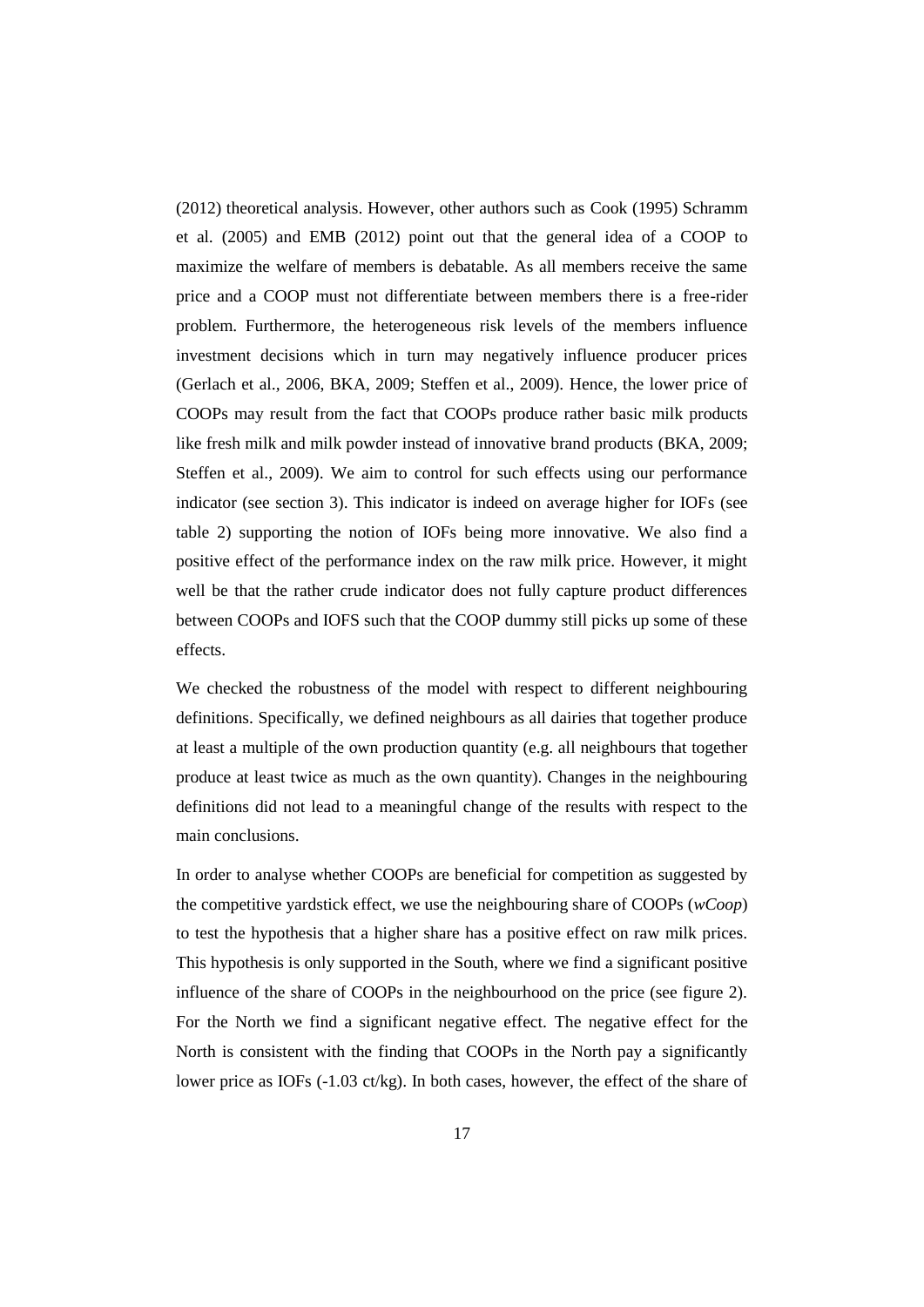COOPs in the neighbourhood are rather small from an economic perspective as prices change by only -0.25/+0,25 ct/kg from zero COOP share to full COOP share in the North and South, respectively. Cross terms of the neighbouring shares of COOPs with the legal form could not improve the model. Hence, we observe no significant differences of the effects of *wCOOP* on the legal form. Hanisch *et al.*'s (2013) national analysis finds support for the competitive yardstick theory in Germany. In contrast to their study, we conducted a firm level analysis. However, we find no clear empirical support for the competitive yardstick theory in Germany.



Figure 2: Relation between price and share of COOPs in neighbourhood

*Note: Estimated relationship for the year 2012. All other variables are at means.*

Furthermore, our regression results show a positive influence of a high share of organic dairies in the neighbourhood. To our knowledge, there is no study that analyses the effects of organic prices on conventional prices. We find this effect to be higher in the North than in the South.

# **5 Conclusion**

Unlike other empirical studies on milk markets (Alvarez et al., 2000; Huck et al., 2012; Koller, 2012) we empirically estimate the relation between price and space in a mixed market, differentiating between different market structures. In contrast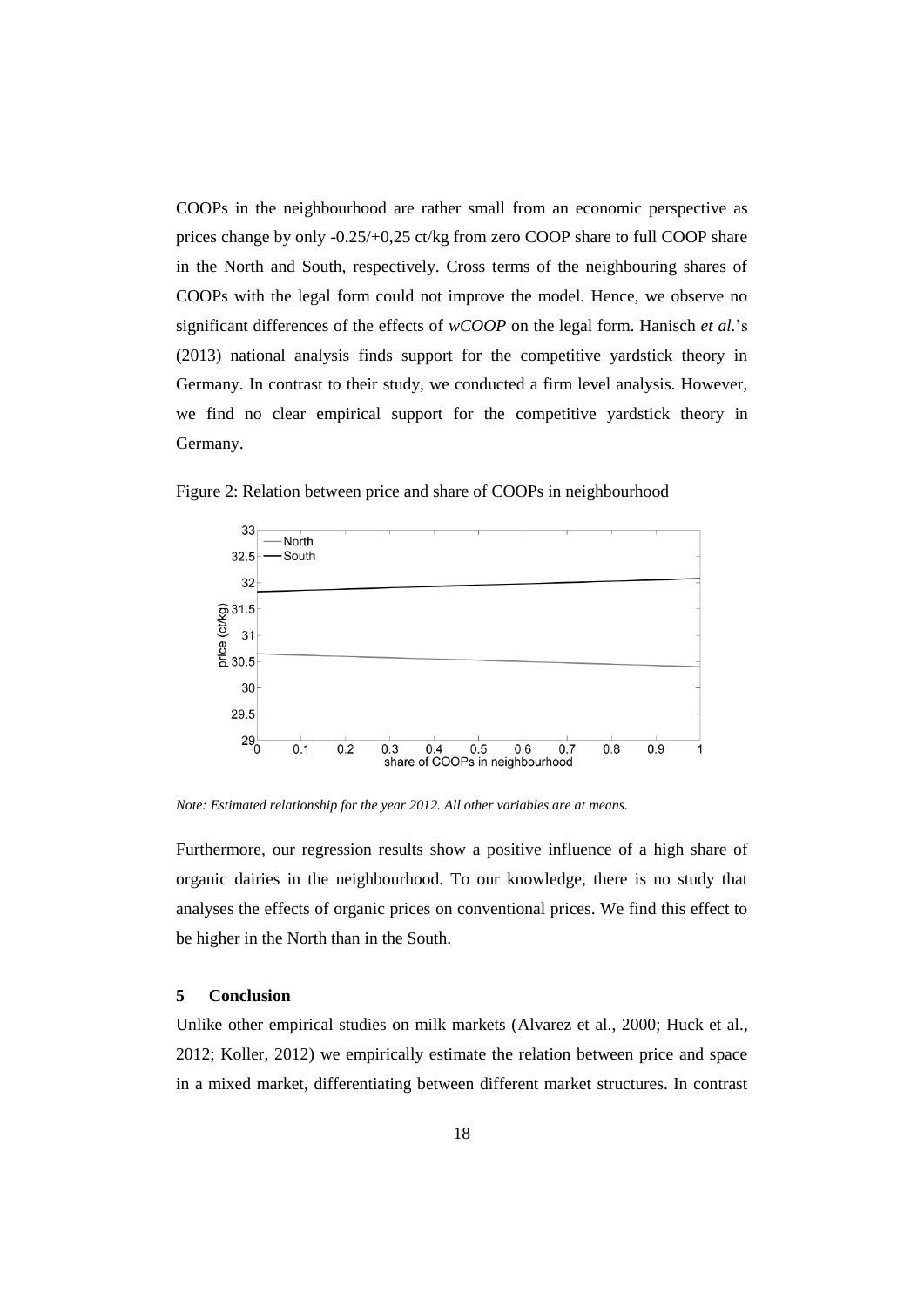to these studies, we could not find a complete inverted U-shape of the relation between price and space. However, our empirical study reveals significantly different effects between price and space in the North and South of Germany that could result from the same effects as the inverted U-shape discussed in the literature. For the North, the relation between price and space is positive which can be explained by the effects of competition in the backyard. In the South, the relation between price and space is negative which is in line with the theory of competition on a bounded line market or an unbounded line market without competition in the backyard. Hence, both empirical findings can be interpreted in line with the theory. However, it is not clear why competition in the backyard should not exist in the South. Unfortunately, our results do not allow drawing conclusions in this respect.

Remarkably, significant effects of space on price are only found for COOPs. A possible explanation for this can be that due to the open membership policy, COOPs cannot discriminate between members preventing them from serving an optimal market radius as IOFs do. Hence, space is more important for COOPs.

Generally, we observe that prices are higher in the South which might result from the higher density of dairies fostering competition, a higher performance of dairies and higher production costs of farmers. In the North, large dairies may profit from economies of scales and lower production costs of farmers.

An interesting finding is that COOPs' prices in the North are significantly lower than IOFs' prices while in the South, COOPs' prices are not significantly higher than IOFs' prices. This does not confirm the general idea of COOPs that maximizes member welfare resulting in high prices for farmers. An explanation for the lower prices of COOPs in the North could be that the single farmer's voting right in large COOPs is very small. This may lead COOPs behaving more like shareholder maximizing IOFs. Additionally, COOPs are on average less innovative than IOFs, potentially explaining the lower COOP price in the North. These findings underline the fact that we do not find clear empirical evidence for the competitive yardstick effect. Even though an increase in the share of neighbouring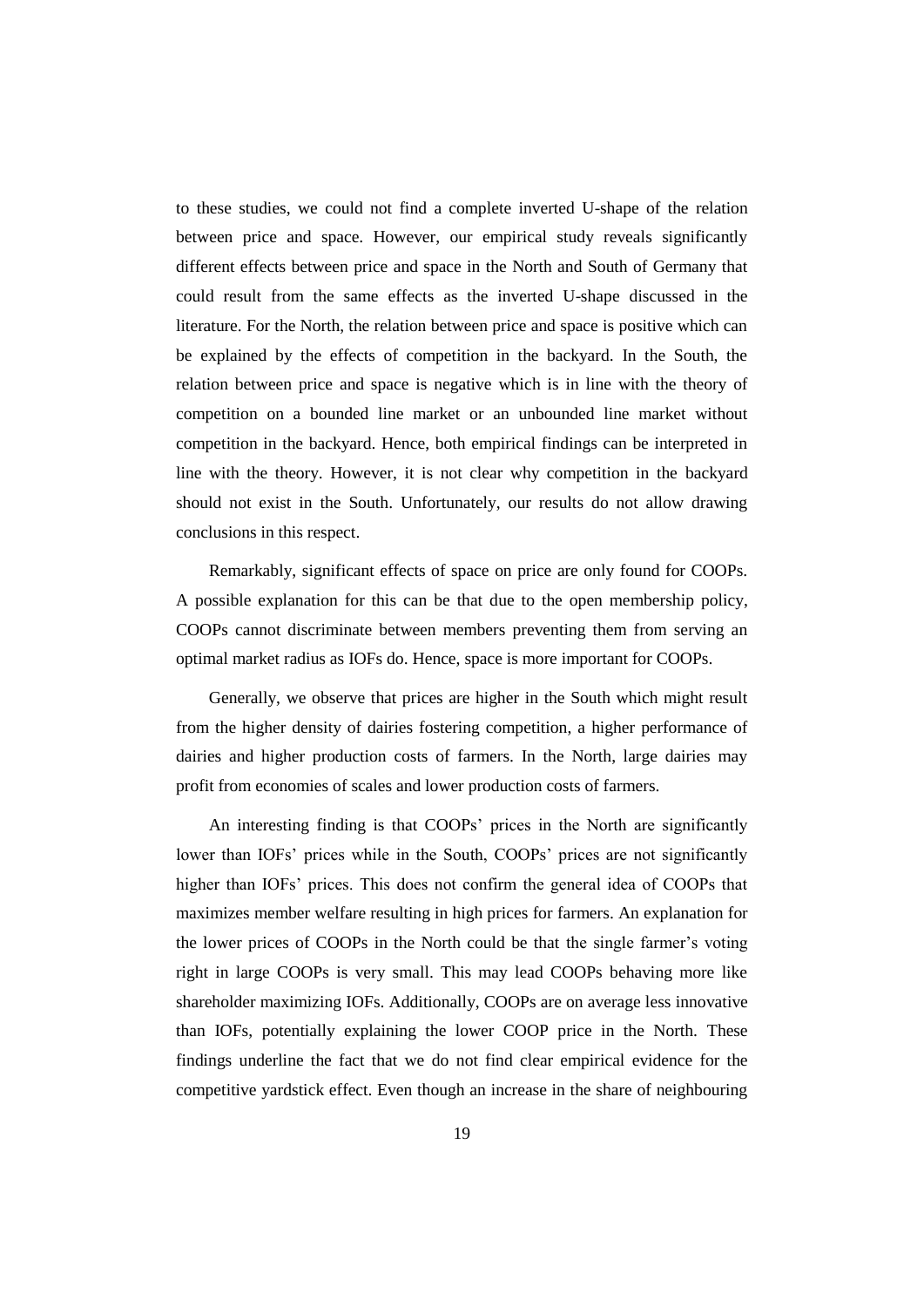COOPs in the South increases prices, this effect is rather small from an economic perspective. For the North we found the exactly opposite effect, which is in line with our finding that the COOPs in the North pay significantly lower price than IOFs. In both cases however, even though the effects are significant, they are rather small from an economic perspective.

Overall, our findings suggest that a further concentration of the milk processing sector does not necessarily lead to an increase in market power and a decrease in prices. Our analysis, differentiating between legal forms, reveals that space is irrelevant for IOFs. Only for COOPs space matters for pricing behaviour with opposing effects for North and South.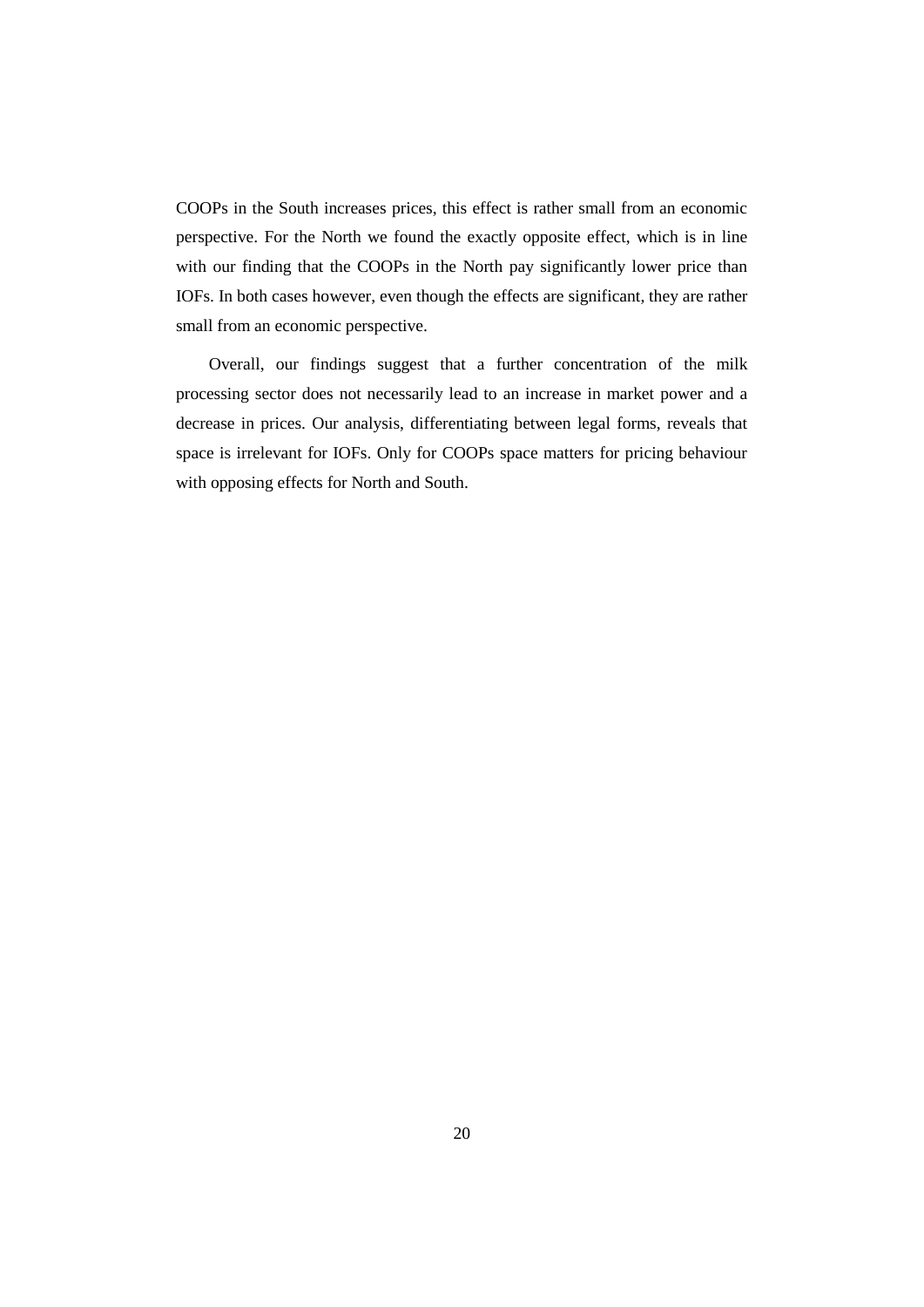#### **6 References**

- Alvarez, A.M., Fidalgo, E.G., Sexton, R.J. and M. Zhang (2000): Oligopsony Power with Uniform Spatial Pricing: Theory and Application to Milk Processing in Spain. *European Review of Agricultural Economics*, 27(3): 347- 364.
- AMI (Agrarmarktinformationsstelle) (2014): Database on raw milk prices and processing quantities of German dairy processors for the year 2001-2012. Bonn, Germany.
- FCO (Federal Cartel Office) (2009): Sektoruntersuchung Milch. Zwischenbericht 2009. Available at [http://www.bundeskartellamt.de/SharedDocs/Publikation/DE/Sektoruntersuchu](http://www.bundeskartellamt.de/SharedDocs/Publikation/DE/Sektoruntersuchungen/Sektoruntersuchung%20Milch%20-%20Zwischen%20bericht.pdf?__blob=publicationFile&v=3) [ngen/Sektoruntersuchung%20Milch%20-%20Zwischen](http://www.bundeskartellamt.de/SharedDocs/Publikation/DE/Sektoruntersuchungen/Sektoruntersuchung%20Milch%20-%20Zwischen%20bericht.pdf?__blob=publicationFile&v=3)  bericht.pdf? blob=publicationFile&v=3, last accessed 16 Dezember 2015.
- Cook, M.L. (1995): The Future of U.S. Agricultural Cooperatives: A Neo-Institutional Approach. *American Journal of Agricultural Economics*, 77 (5): 1153-1159.
- Cotterill, R.W. (1987): Agricultural Cooperatives: A Unified Theory of Pricing, Finance and Investment. In: ROYER, J.S. (ed.): Cooperative Theory: New Approaches. Washington DC: U.S. Department of Agriculture, ASC Serv. Rep. No. 18, 171-258.
- EMB (European Milk Board) (2013): What is the cost of producing milk? Calculation of the milk production costs in Germany for the years 2002 to 2012. Available at [http://www.europeanmilkboard.org/fileadmin/Dokumente/Press\\_R](http://www.europeanmilkboard.org/fileadmin/Dokumente/Press_Release/EMB-allgemein/2013/study_milk_production_costs_EN.pdf) [elease/EMB-allgemein/2013/study\\_milk\\_production\\_costs\\_EN.pdf,](http://www.europeanmilkboard.org/fileadmin/Dokumente/Press_Release/EMB-allgemein/2013/study_milk_production_costs_EN.pdf) (accessed 29 September 2015).
- Fousekis, P. (2011a): Free-on-board and Uniform Delivery Pricing Strategies in a Mixed Duopsony. *European Review of Agricultural Economics*, 38(1): 119-139.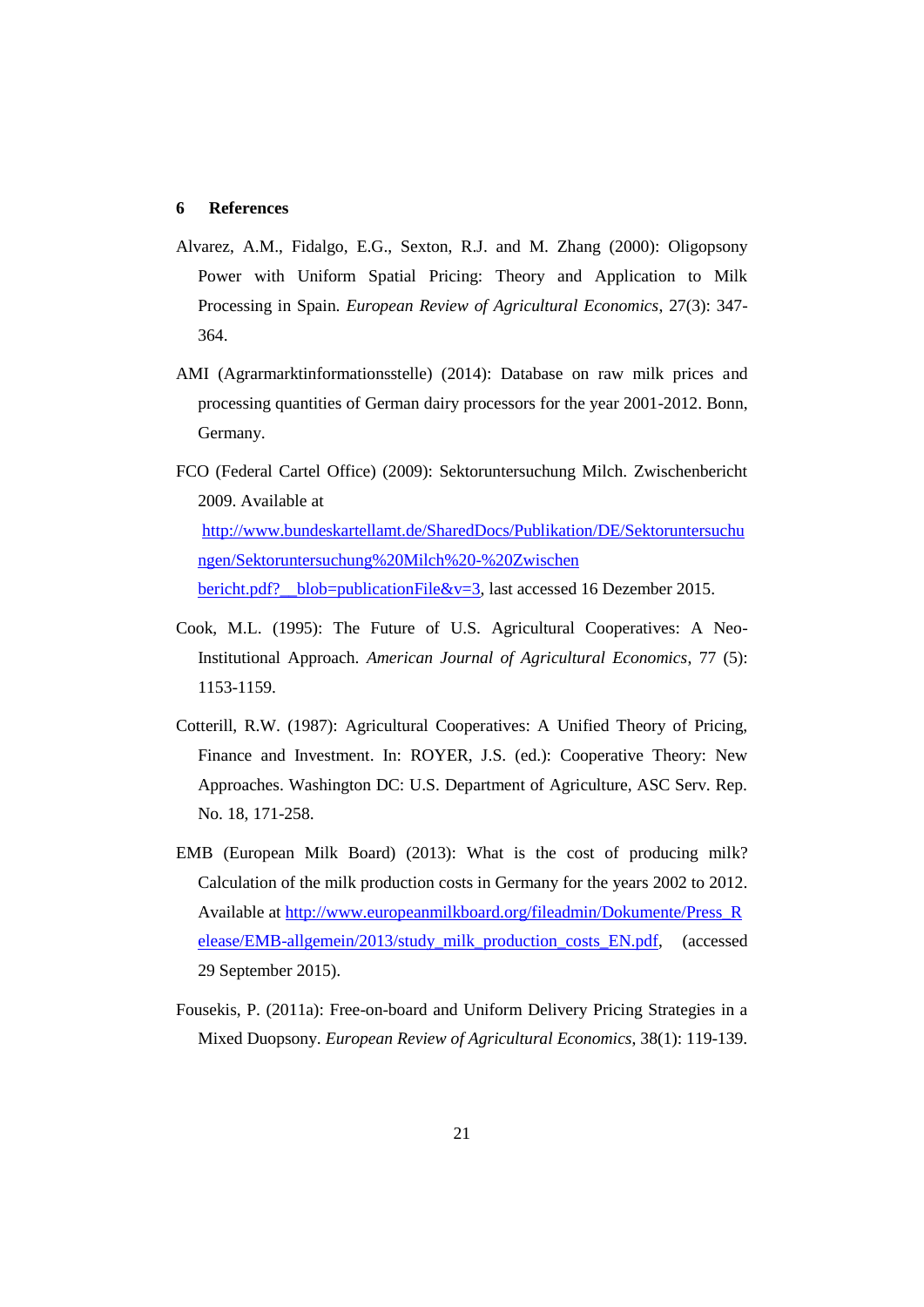- Fousekis, P. (2011b): Spatial Price Competition Between Cooperatives Under Hotelling- Smithies Conjectures. *Agricultural Economics Review*, 12(2): 5-15.
- Gerlach, S., Spiller, A. and C. Wocken (2006): Der Markt fur Milch und Milcherzeugnisse. *Agrarwirtschaft,* 55: 29-50.
- Graubner, M., Koller, I., Salhofer, K. and A. Balmann (2011): Cooperative versus Non-cooperative Spatial Competition for Milk. *European Review of Agricultural Economics*, 38(1): 99-118.
- Hanisch, M., Rommel, J. and M. Müller (2013): The Cooperative Yardstick Revisited: Panel Evidence from the European Dairy Sectors. *Journal of Agricultural & Food Industrial Organization*, 11(1): 151-162.
- Huck, P., Salhofer, K. and C. Tribl (2006): Spatial Competition of Milk Processing Cooperatives in Northern Germany. Contributed paper prepared for presentation at the International Association of Agricultural Economists (IAAE) Conference; August 12-18, Gold Coast, Australia.
- Koller, I. (2012): An Empirical Analysis of Spatial Pricing and Competition in the Raw Milk Market in Germany. Doctoral thesis, Technical University of Munich, Germany.
- Milch Marketing (years 2001-2012). Produkte des Jahres. B&L Mediengeselschaft mbh & CO. KG.
- Rogers, R.T. and Sexton, R.J. (1994): Assessing the Importance of Oligopsony power in Agricultural Markets. *American Journal of Agricultural Economics* 76: 1143-1150.
- Schramm, M., Spiller, S. and T. Staack (2005): Zur Brand Orientierung genossenschaftlicher Unternehmen der Ernährungsindustrie. Jahrbuch der Österreichischen Gesellschaft für Agrarökonomie 14: 141-152.
- Sexton, R.J. (1990): Imperfect Competition in Agricultural Markets and the Role of Cooperatives: A Spatial Analysis. *American Journal of Agricultural Economics*, 72(3): 709-720.